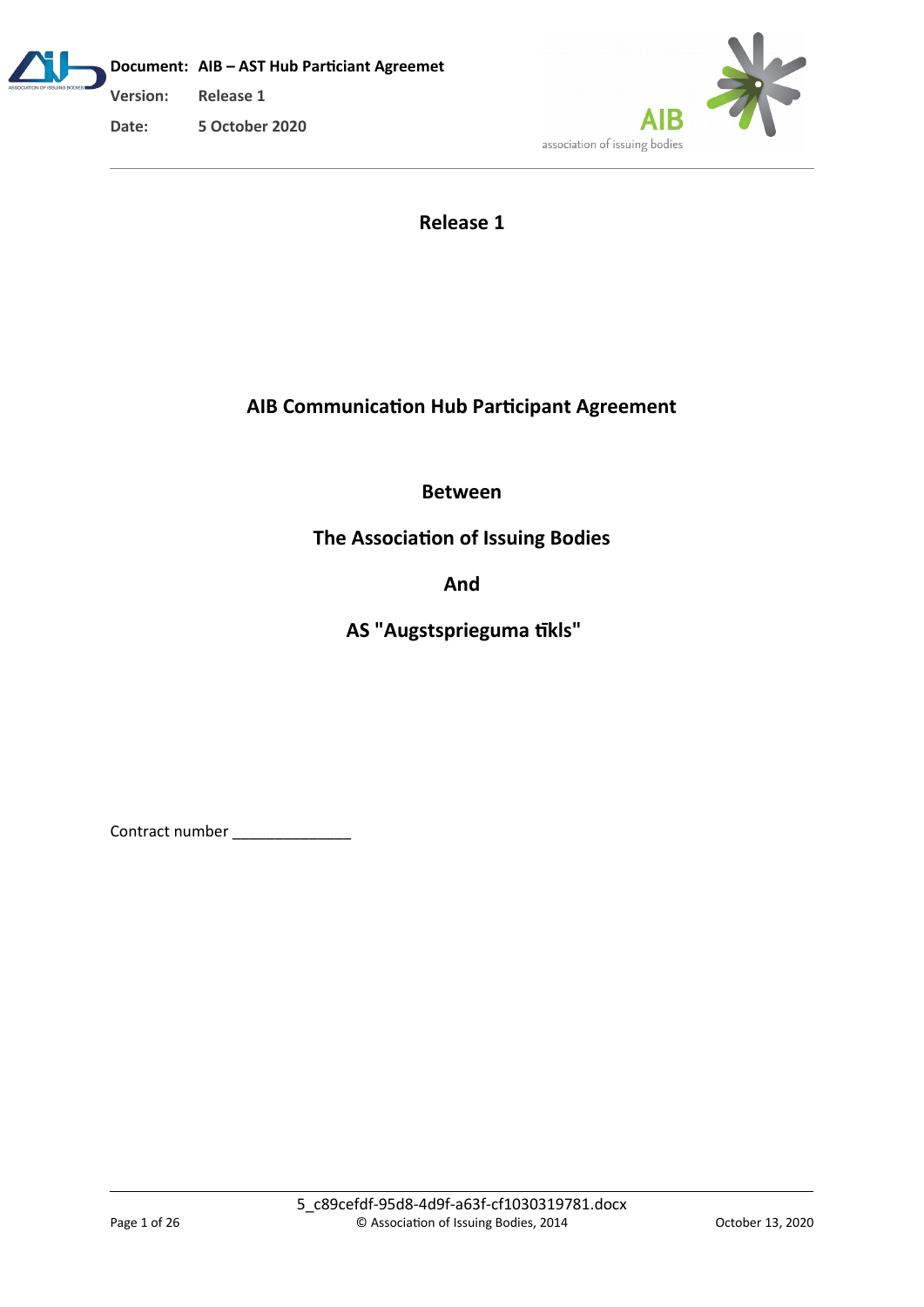Document: AIB - AST Hub Particiant Agreemet Release 1



Date: **5 October 2020** 

# **Index**

Version: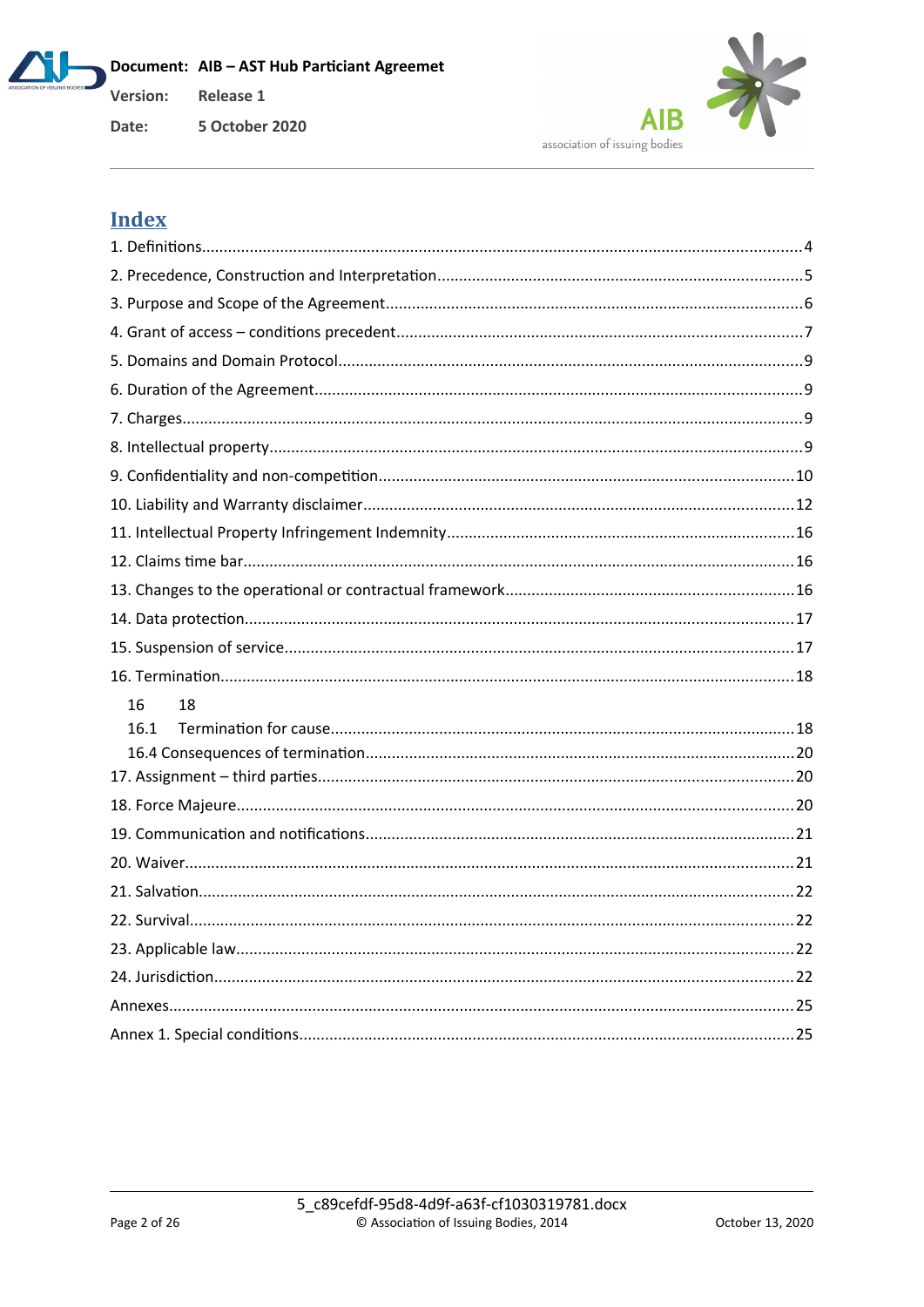



**The Association of Issuing Bodies**, an international scientific association under Belgian law, operating under nr. 0.864.645.330, with registered offices at Visverkopersstraat 13, 1000 Brussels, Belgium;

The AIB, represented for the purposes of the signature of the Agreement by Ms. Angela Tschernutter, board chair and Ms. Liesbeth Switten, secretary general;

Hereinafter referred to as "**the AIB**"

on the one part

and

**AS "Augstsprieguma tīkls" –** a company incorporated and validly existing under the laws of the Republic of Latvia, with V.A.T. number LV40003575567, having its registered office at Darzciema Street 86, Riga, LV-1073, Latvia, and registered with the Commercial Register of the Republic of Latvia with the registration number 40003575567

represented for the purposes of the signature of the Agreement by by Chairman of the Management Board Varis Boks and Member of the Management Board Gatis Junghāns, acting pursuant to basis of Articles of Association and Power of Attorney of 2 My 2016, No. 50VL00-07\40,

Hereinafter referred to as "**the Hub Participant**"

Of the other part,

Each referred to as a "Party" and jointly as "Parties"

#### HAVE AGREED

The AIB Communication Hub Participant Agreement, comprising the present document and the Special Conditions, and the following Annexes:

- 1. Special Conditions relating to the Hub Participant
- 2. Service Levels
- 3. Model Standard Terms and Conditions

As well as the provisions and documents incorporated by reference herein;

Which together form an integral part of this AIB Communication Hub Participant Agreement (hereinafter referred to as "the Agreement").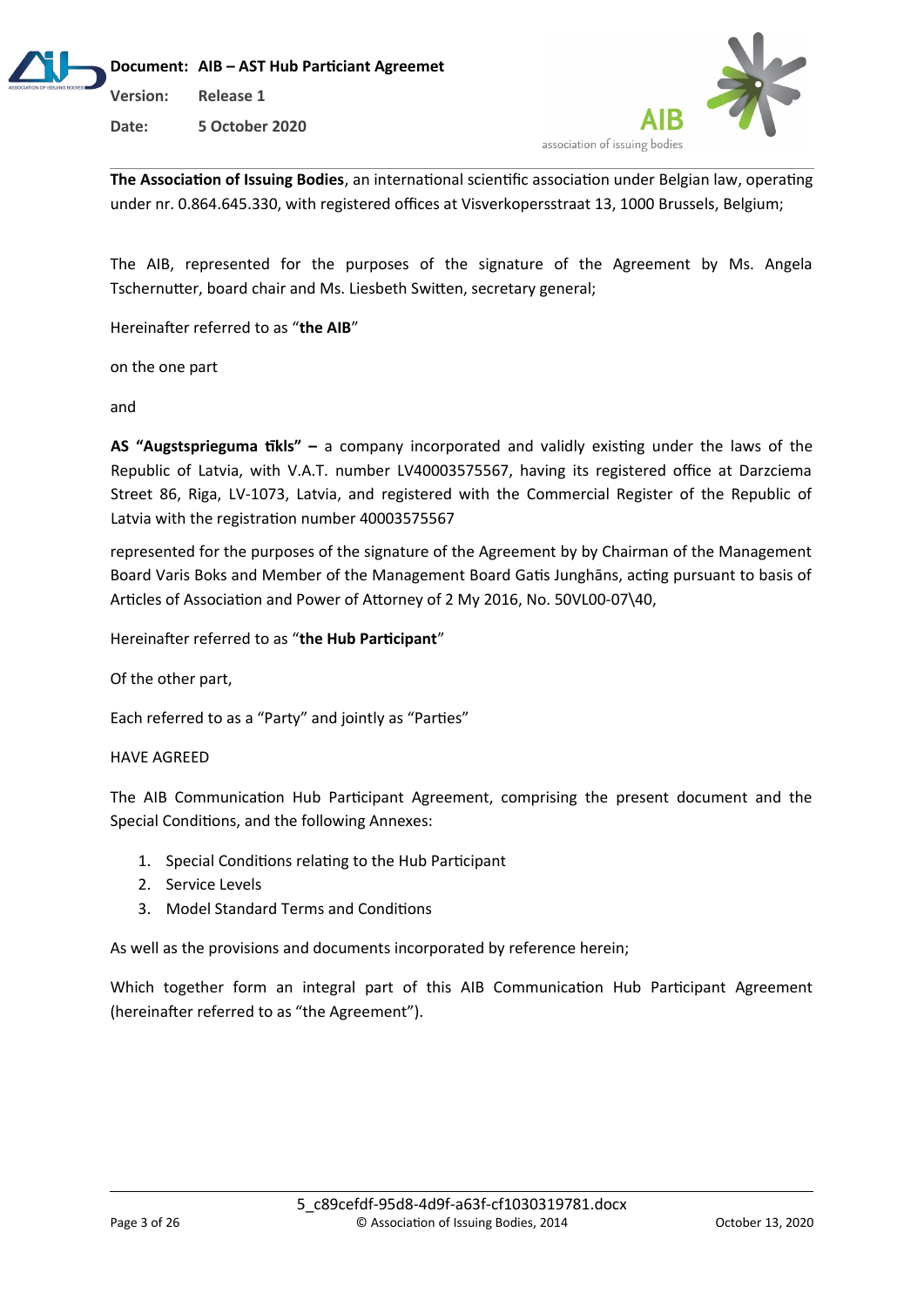





#### **1 Definitions**

In the present Agreement, unless the context otherwise requires or there is express provision to the contrary, terms shall have the meaning ascribed to them below:

| <b>Term</b>                               | <b>Meaning</b>                                                                                                                                                                                                                                                                                                           |  |
|-------------------------------------------|--------------------------------------------------------------------------------------------------------------------------------------------------------------------------------------------------------------------------------------------------------------------------------------------------------------------------|--|
| The Agreement                             | The present AIB Communication Hub Participant Agreement,<br>including its Annexes and the documents referred to herein;                                                                                                                                                                                                  |  |
| Data Log                                  | The Record of Transactions of the AIB Communication Hub<br>(the Transfer Log);                                                                                                                                                                                                                                           |  |
| <b>EECS Market Participant</b>            | A Registrant or Account Holder;                                                                                                                                                                                                                                                                                          |  |
| <b>EECS Rules</b>                         | The EECS Rules, being "The Principles and Rules of Operation"<br>adopted by the General Meeting of the July $1st$ 2011 or any<br>later version of said document when adopted according to the<br>procedures foreseen therein;                                                                                            |  |
| HubCom                                    | The latest applicable version of the Document known as Hub<br>User Compliance Protocol and subtitled "EECS Rules -<br>Document AIB-PRO-SD03:<br>Subsidiary<br>EECS<br>Registration<br>Databases";                                                                                                                        |  |
| Hub user                                  | A Competent Authority, its duly authorised agent or a Registry<br>Operator appointed by it, which may or may not be a member<br>of the AIB, and which uses the Hub for Transactions. If a<br>provision of the Agreement is solely applicable to members of<br>the AIB, then that provision will specify such limitation. |  |
| Hub Participant                           | The organisation that signs the Agreement;                                                                                                                                                                                                                                                                               |  |
| Independent Criteria Scheme<br>(or "ICS") | A scheme that provides assurance that the Output certified by<br>an EECS Certificate, or the relevant Production Device with<br>which it is associated, has certain qualities.                                                                                                                                           |  |
| Integrity                                 | The accuracy and consistency of retained and transmitted<br>data, indicated by an absence of any alteration in data during<br>its retention and its transmission from a Sender to a Receiver.<br>Data integrity is maintained through the use of error checking<br>and validation routines;                              |  |
| Legislative Certification Scheme          | A Certification Scheme implemented pursuant to the law of<br>any EU Member State or a State bound to the EU by a Treaty<br>requiring the mutual recognition of GOs or of any other State<br>accepted by the AIB                                                                                                          |  |
| Message                                   | Data structured in accordance with the Messaging Protocol<br>and transmitted electronically between Hub users (i.e. a<br>Sender and a Recipient) on behalf of their EECS Market<br>Participants, and relating to a transaction regarding EECS<br>Certificates;                                                           |  |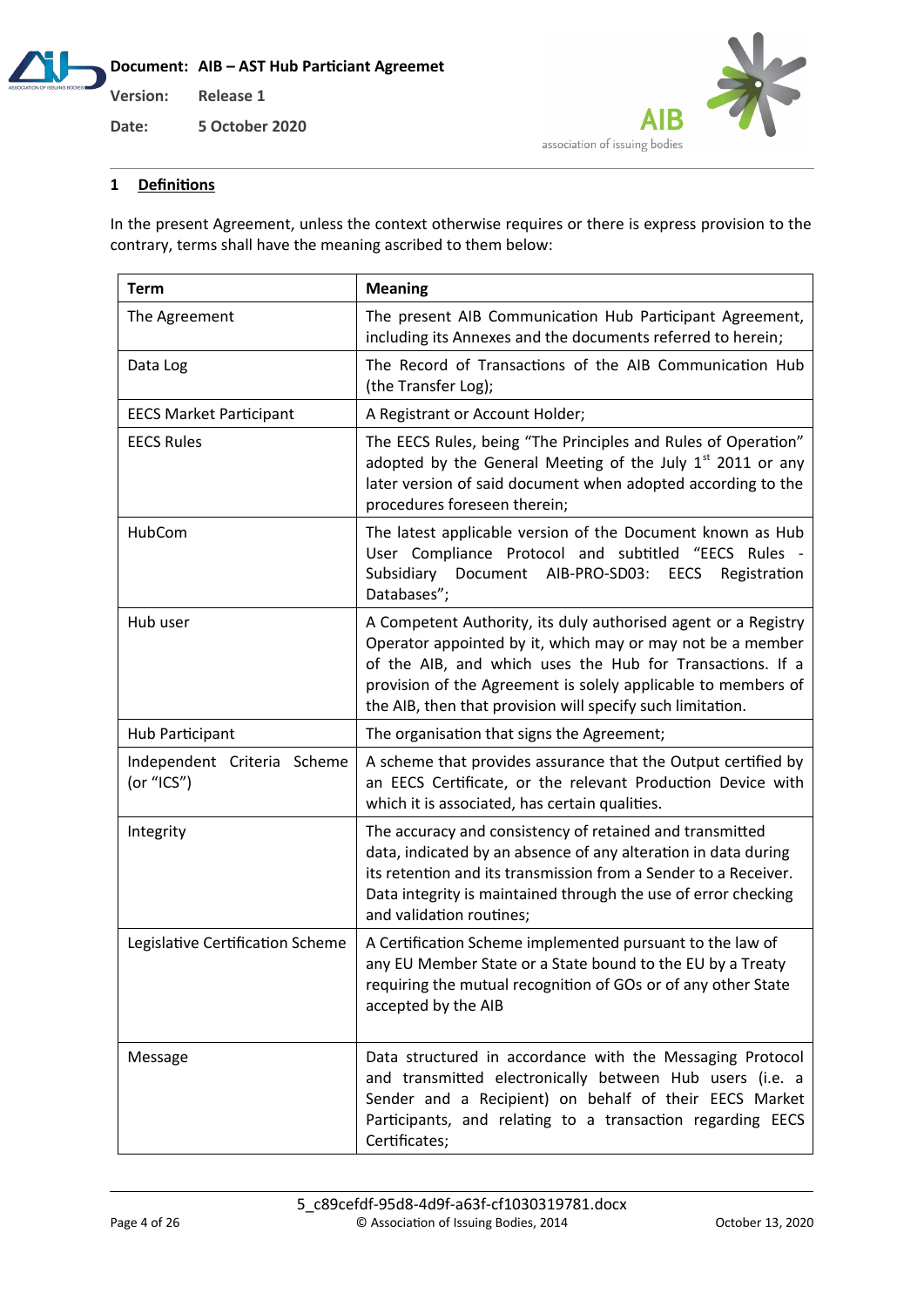## **Document: AIB – AST Hub Particiant Agreemet**



**Date: 5 October 2020**



association of issuing bodies

| <b>Term</b>                                     | <b>Meaning</b>                                                                                                                                                                                                                                                                                                                                                                                                                                     |
|-------------------------------------------------|----------------------------------------------------------------------------------------------------------------------------------------------------------------------------------------------------------------------------------------------------------------------------------------------------------------------------------------------------------------------------------------------------------------------------------------------------|
| <b>Messaging Protocol</b>                       | The accepted method and procedure for the interchange of<br>Messages as specified herein (by reference to HubCom) or<br>such other Protocol that may be agreed hereafter by the<br>Parties;                                                                                                                                                                                                                                                        |
| Non-Governmental Certificate<br>(or "NGC")      | A voluntary equivalent of a GO, which is not issued in the<br>framework of a Legislative Certification Scheme, and which<br>may or may not include specific ICS data;                                                                                                                                                                                                                                                                              |
| Recipient                                       | The Hub user or Registry Operator which is the receiver of<br>transferred electronic data;                                                                                                                                                                                                                                                                                                                                                         |
| <b>Registration Database</b><br>(or "Registry") | A database operated by a Hub user or a Registry Operator on<br>behalf of a Hub user, comprising:<br>Transferables Accounts and, optionally, Cancellation<br>(a)<br>Accounts and the Certificates in those Accounts;<br>(b)<br>Details of Production<br>Devices and<br>information<br>provided in connection with the registration of Production<br>Devices;<br>Details of Certificates which have been transferred out<br>(c)<br>of that Registry; |
| Sender                                          | The Hub user or Registry Operator which is a sender of<br>electronic data;                                                                                                                                                                                                                                                                                                                                                                         |
| Transaction                                     | Any communication made and identified as a transfer between<br>Registries regarding Certificates, to which a Message refers;                                                                                                                                                                                                                                                                                                                       |
| <b>Transaction Data</b>                         | The data incorporated in a Message which is intended to effect<br>a Transaction.                                                                                                                                                                                                                                                                                                                                                                   |

A capitalised term not defined herein, but defined in the EECS Rules, will be interpreted as defined in the EECS Rules, unless the context requires otherwise.

# **2 Precedence, Construction and Interpretation**

2.1 The terms set out in the Special Conditions of the Agreement (Annex 1) shall take precedence over those in the other parts of the Agreement.

The general terms and conditions of the Agreement, set forth in the present document, shall take precedence over the Annexes other than Annex 1.

Subject to the above, the several instruments forming part of the Agreement are to be taken as mutually explanatory. Ambiguities or discrepancies within or between such parts shall be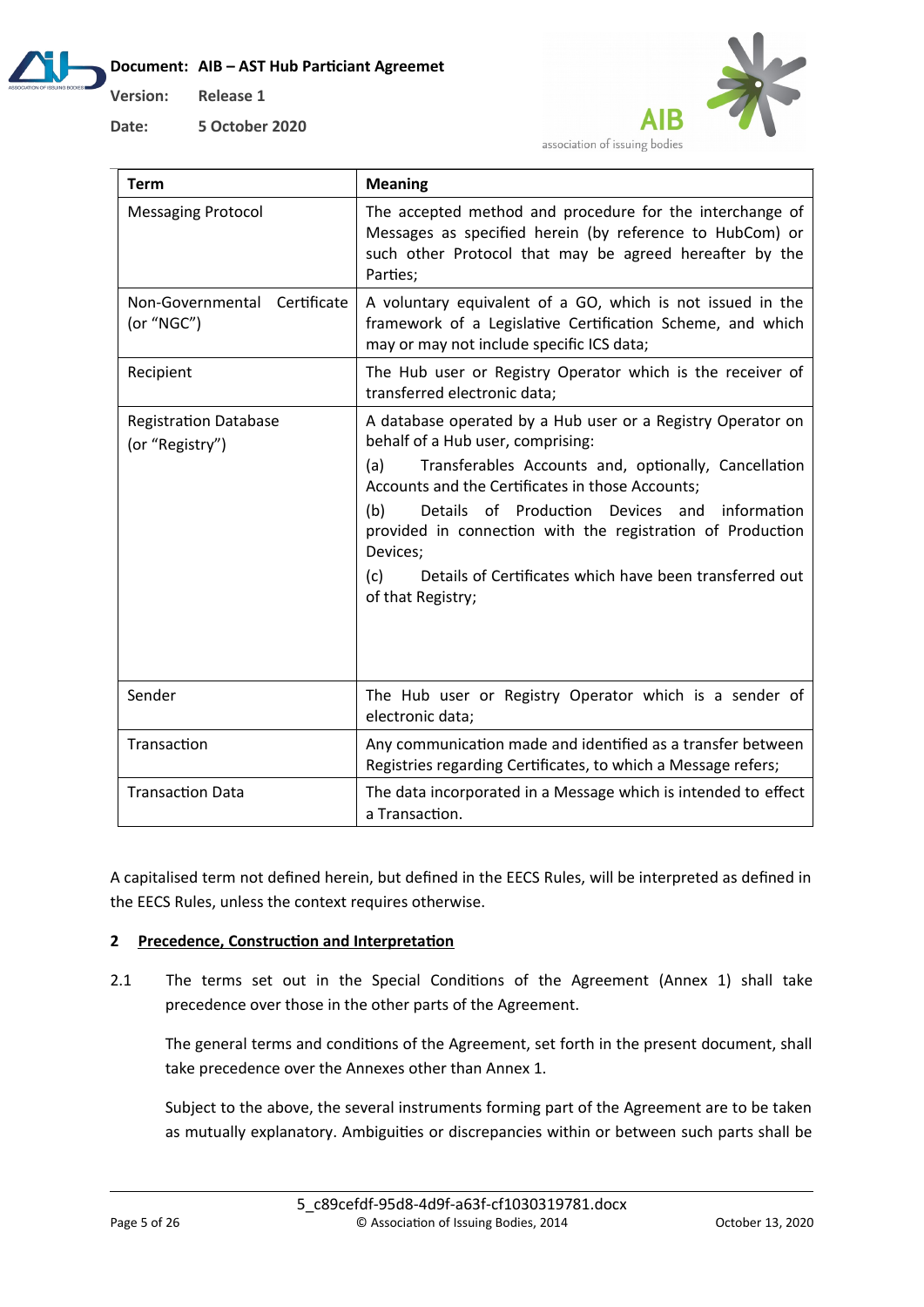



explained or rectified by a written instruction issued by the AIB, subject to the rights of the Hub Participant to dispute any such instruction.

The provisions of this Agreement are to be regarded as additional provisions to the EECS Rules and are aimed to regulate the use of the hub. In that respect such provisions will take precedence over the EECS Rules in case of contradictions. In case of an ambiguity between this Agreement and the EECS Rules, the Hub Participant will cooperate with the AIB in order to find an amicable solution in accordance with Article 24.

# **3 Purpose and Scope of the Agreement**

- 3.1 The Hub Participant is an Authorised Issuing Body appointed in conformity with its national legislation or a registry operator acting like its agent. The Hub Participant operates a Registry in accordance with the EECS Rules and will use the AIB Communication Hub (the "Hub") for transactions with other Hub users in relation to EECS Certificates, or he has appointed a Registry Operator to do so. The AIB will provide the facility and services to enable such Transactions as set forth in the Agreement.
- 3.2 Only Certificates issued by Competent Bodies or their agents in accordance with the EECS Rules that are issued and held in a Registry may be transferred via the Hub by the Hub Participant. The Hub Participant will issue an EECS Certificate by recording its details in its Registry and will transfer and cancel an EECS Certificate by registration of the relevant data in the relevant account of the Registry. Certificates originating from Competent Bodies that are not AIB Hub users (i.e. that are not bound by the Agreement) may not be transferred via the Hub. The Hub Participant is only allowed to use the Hub when transferring EECS Certificates to any other Hub user, excluding other means of transfer or separate arrangements in this respect to the extent required by the EECS Rules. However, this does not prevent the Hub Participant to (1) import through a bilateral connection in its own Registry a Certificate that was issued by a Competent Authority that is not a Hub User (even if the Certificate is compliant with EECS and HubCom) and to (2) transfer such Certificate through a bilateral connection. The Hub Participant is allowed to use the Hub only in order to transfer EECS-Certificates in conformity with the requirements, the rights and obligations set forth in the the EECS Rules and this Agreement, including any requirements incorporated therein by referral.
- 3.3 The Hub Participant is free to decide at its sole discretion whether it will import, transfer or refuse EECS Certificates that are issued by other Hub Users. When the Hub Participant imports Certificates containing ICS and/or NGC data, it may conceal this data from its account holders, but it must keep this data intact and associated with the relevant Certificate, and when the Certificate is transferred this data will remain incorporated in it.
- 3.4 A Certificate is issued accordance with the EECS Rules. The Hub Participant shall have a general responsibility to supervise the issuance, transfer and cancellation of Certificates. It shall ensure that duplication of Certificates and/or the use and/or transfer of Certificates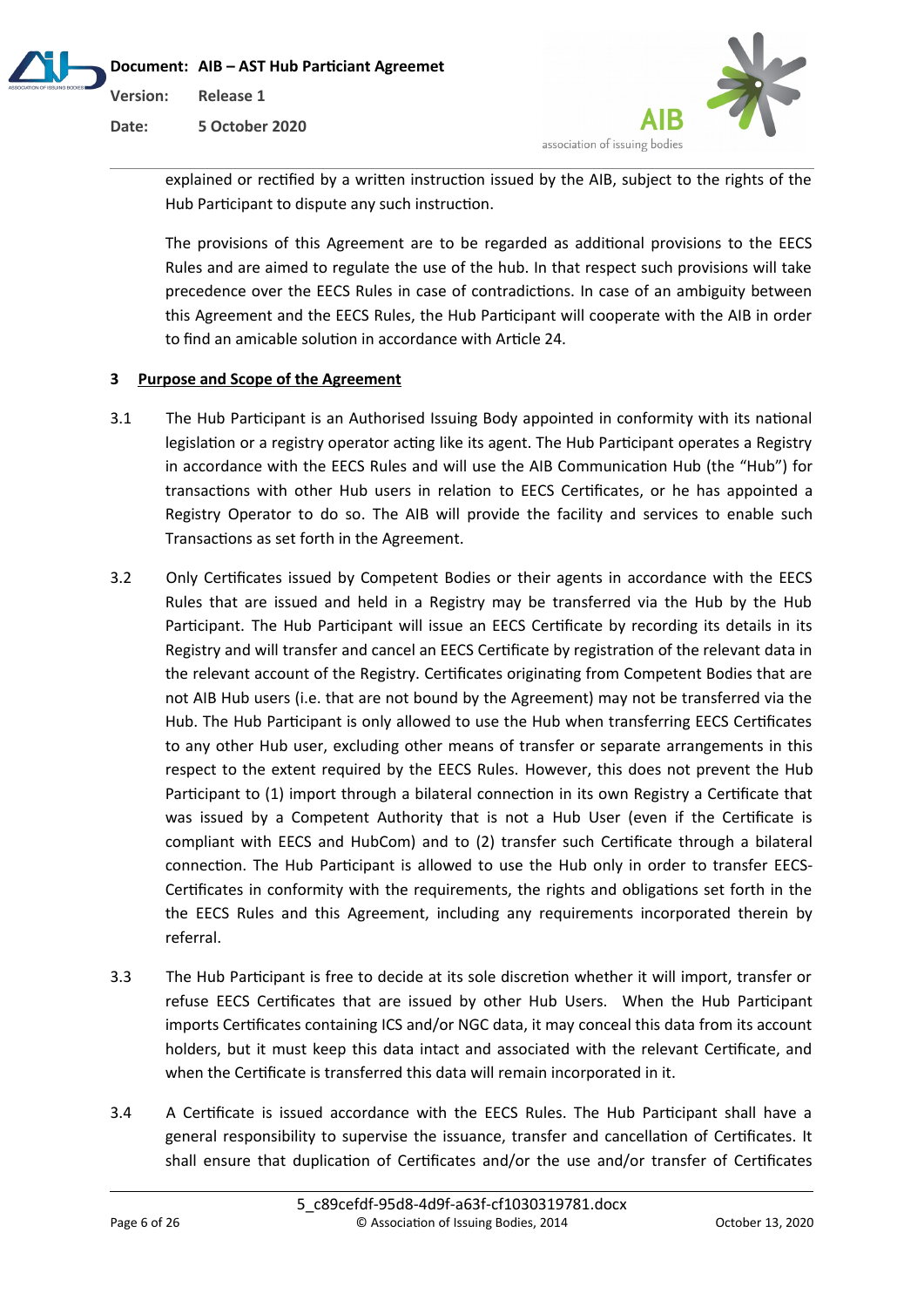



after their Cancellation, expiry or withdrawal cannot occur within its Registry. Furthermore, the Hub Participant will use reasonable endeavours to (1) prevent different types of certificates associated with the same MWh being used for the same purposes (in other words, to prevent the double-counting of different types of Certificates (not only GOs)) and (2) to prevent the disclosure of the source of energy through any other means other than the use of GOs

- 3.5 Hub users shall be independent of production, trade and supply activities. The Hub Participant shall issue Certificates for Production Devices located solely in the Hub Participant's Domain. Where Production Devices are located on the border of a Domain, then Hub User of the respective Domains shall cooperate to ensure that no double issuing takes place.
- 3.6 The legitimacy of any Competent Authority for GOs in a certain Domain will be defined by the national legislation of the relevant Domain. The acceptability of a GO from a specific Domain must be assessed by the body formally appointed to exercise or discharge that function under the laws and regulations of the state in which that Domain is situated and in case of disputes by the court of law having jurisdiction over such dispute. The Hub Participant acknowledges that a Competent Authority may refuse to recognize a GO for energy sources other than specified in the Domain Protocol or where it considers that it has well-founded doubts about its accuracy, reliability or veracity. The Hub Participant acknowledges that the AIB will have no obligation to assess the compliance with national legislation of GOs transferred via the Hub. Furthermore, the AIB shall not be responsible for any assessment or decision undertaken by a Competent Authority in relation to the acceptability or validity of any GOs that is transferred via the Hub. Disputes regarding such assessments must be resolved between the respective Hub users.

## **4 Grant of access – conditions precedent**

- 4.1 The Agreement will enter into force subject to the approval by the General Meeting of the Membership of the Hub Participant.
- 4.2 This means that, without limitation, the following conditions precedent are fulfilled :
	- a) The applicant Hub Participant has disclosed all information requested by the AIB Membership / Use of Hub Application Form ("the Questionnaire"). The Hub Participant will issue and apply a Domain Protocol in conformity with the EECS Rules describing the procedures and regulatory provisions regarding Certificates for that Domain and containing the information requested in the Domain Protocol Template. The Domain Protocol will refer to rules, possibly in combination with other agreed rules, governing the acceptance, validity and value of Certificates in relation to the Production Devices or other requirements, and will describe rights and obligations between the Hub Participant and EECS Market Participants.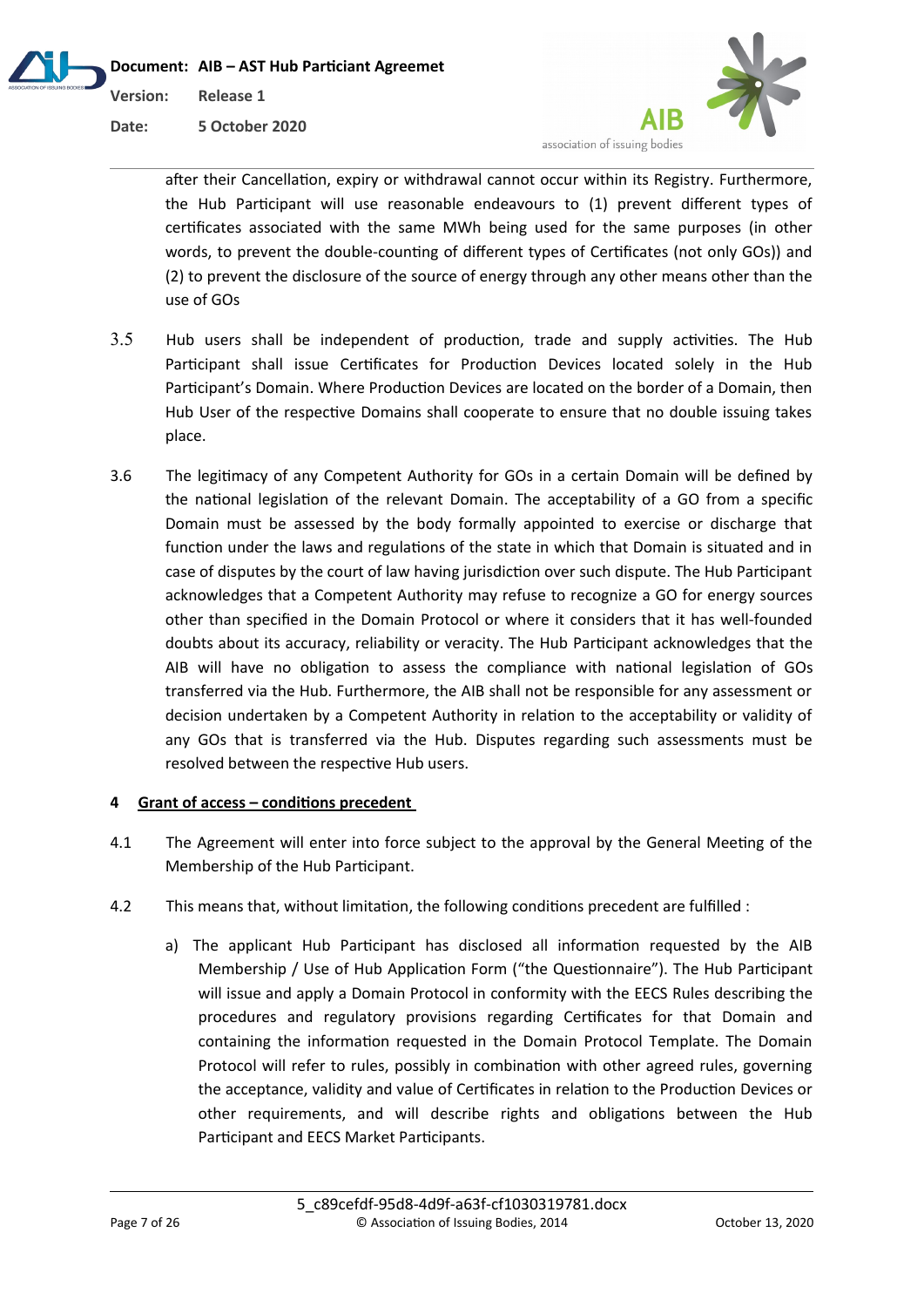



- b) The Hub Participant will apply Standard Terms and Conditions (STC) in conformity with the EECS Rules, which will be agreed by the EECS Market Participants of the Hub Participant and which will contain at least the principles set forth in the Model STC as published on the AIB website.
- c) The Hub Participant acknowledges and accepts that the information contained in the Hub Participant's answers to the Questionnaire and the Domain Protocol will be used by the AIB (and its potential auditors) in order to identify possible Domain-specific issues relevant for the usage of the Hub, in particular with respect to the mandatory requirements of the HubCom.

Furthermore, the information submitted by the Hub Participant in his answers to the Questionnaire and in the Domain Protocol may be published on the AIB website in order to provide transparency to other Hub users and EECS Market Participants. The Questionnaire and Domain Protocol will constitute the central documents in the process to provide transparency.

The Hub Participant warrants that the information provided by him is and will remain correct and complete. He will ensure that all the provided information that must be updated or modified due to changed circumstances, will be updated or modified as soon as possible. The AIB will as soon as possible be informed about such updates or modifications, and the General Meeting will, where appropriate, consider whether the Hub Participant continues to comply with the conditions of Hub use as set out in the Agreement, and take any appropriate action to enforce this.

The Hub Participant warrants that he fulfils the conditions of access to the Hub services (including his status as a Competent Authority), and he warrants that he will continue to fulfil these conditions throughout the duration of the Agreement.

- d) The Hub Participant acknowledges that according to the EECS Rules the AIB shall have the right, but not any obligation to systematically audit the information submitted by the (applicant) Hub Participant.
- e) Interface and database testing as prior requirement.

In order to ensure that the Hub Participant's Registry is able to store and transfer information in a form that complies with the operational and technical requirements of the Hub as set forth in the HubCom, it is necessary to test the database and its interface. Prior to the first live use of the Hub, the AIB will ensure that the Registry has been successfully tested in accordance with the test specifications set forth in the HubCom, or updated test specifications issued from time to time by the AIB.

The Interface Test Specification, that defines the tests to be completed when interfaces are implemented between the Registry of the Hub Participant and the Hub, is set forth in the HubCom.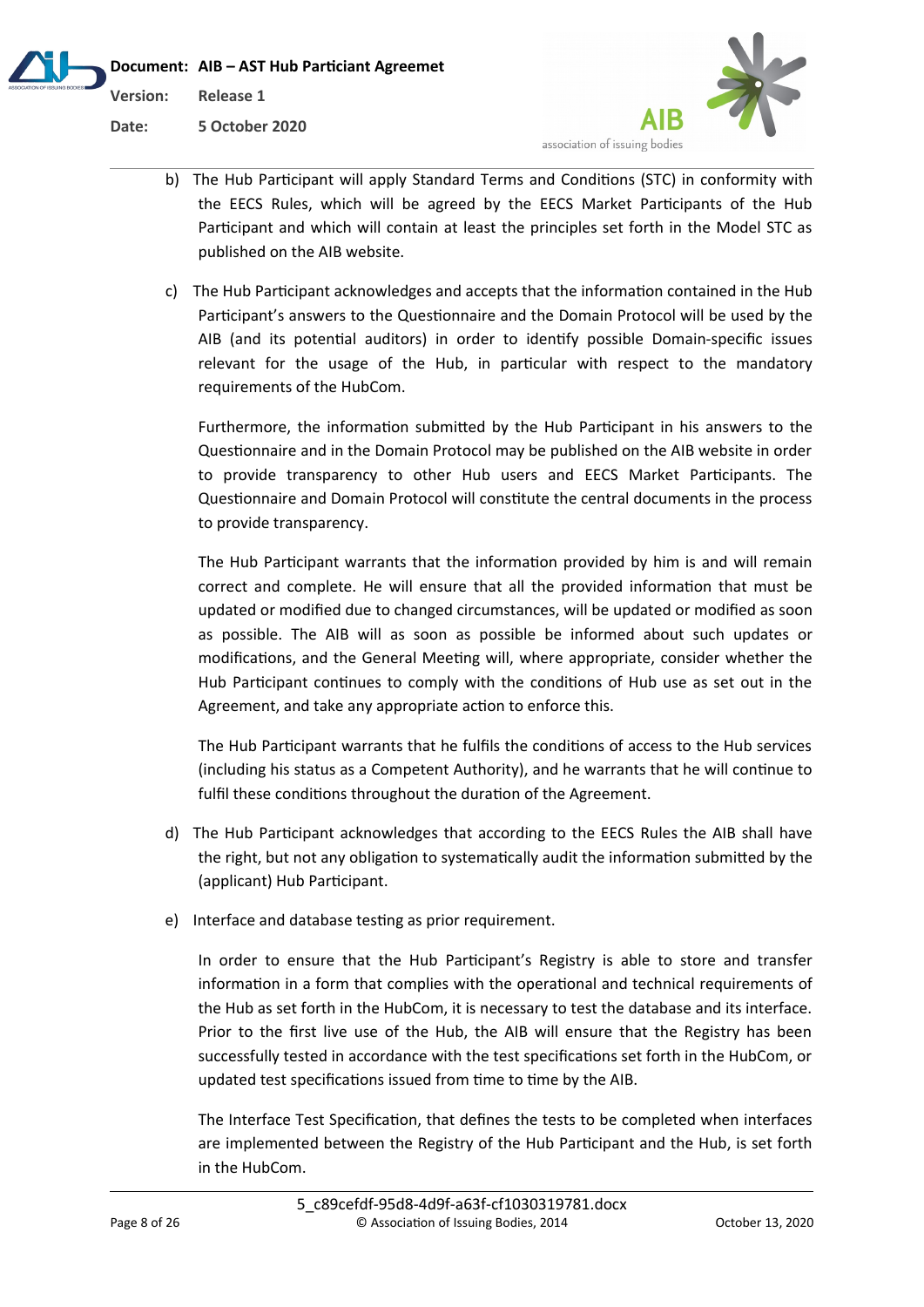|                    | Document: AIB - AST Hub Particiant Agreemet |
|--------------------|---------------------------------------------|
| Version: Release 1 |                                             |
| Date:              | 5 October 2020                              |



- d.1 The Hub Participant must undertake a full set of tests if and when:
	- The Hub Participant is a new Hub user and has not previously undertaken tests;
	- The Hub Participant has introduced a new or significantly modified Registry or application software for the operation of the Registry;
	- The Hub Participant intends to support a new GO type or new file format.
- d.2. The Hub Participant acknowledges the test mechanism, test protocols and all other requirements regarding the test process set forth in the HubCom.
- d.3. Successful testing in accordance with the requirements referred to above is a necessary prerequisite before the Hub Participant is allowed to access the Hub for live data transfer and messaging operations.
- d.4. The AIB will have the right at all times to ensure that the Registry and all related IT systems and records of the Hub Participant or the relevant Registry Operator comply with the obligations of the Hub Participant, if necessary verifying this by undertaking or commissioning an audit.
- 4.3 Regarding Certificates issued by the Hub Participant, only Certificates issued after the formal Membership approval of the Hub Participant can be transferred via the Hub, unless agreed otherwise in the Annex 1.

## **5 Domains and Domain Protocol**

5.1 The AIB will approve and accept the Hub Participant in relation to a specific Domain, provided Article 3 is satisfied but not otherwise.

## **6 Duration of the Agreement**

6.1 The Agreement shall continue as long as the AIB Membership of the Hub Participant continues, unless sooner terminated as provided in Article 16

# **7 Charges**

7.1 The Hub Participant will pay the applicable Fees as provided by the EECS Rules and the Articles of Association.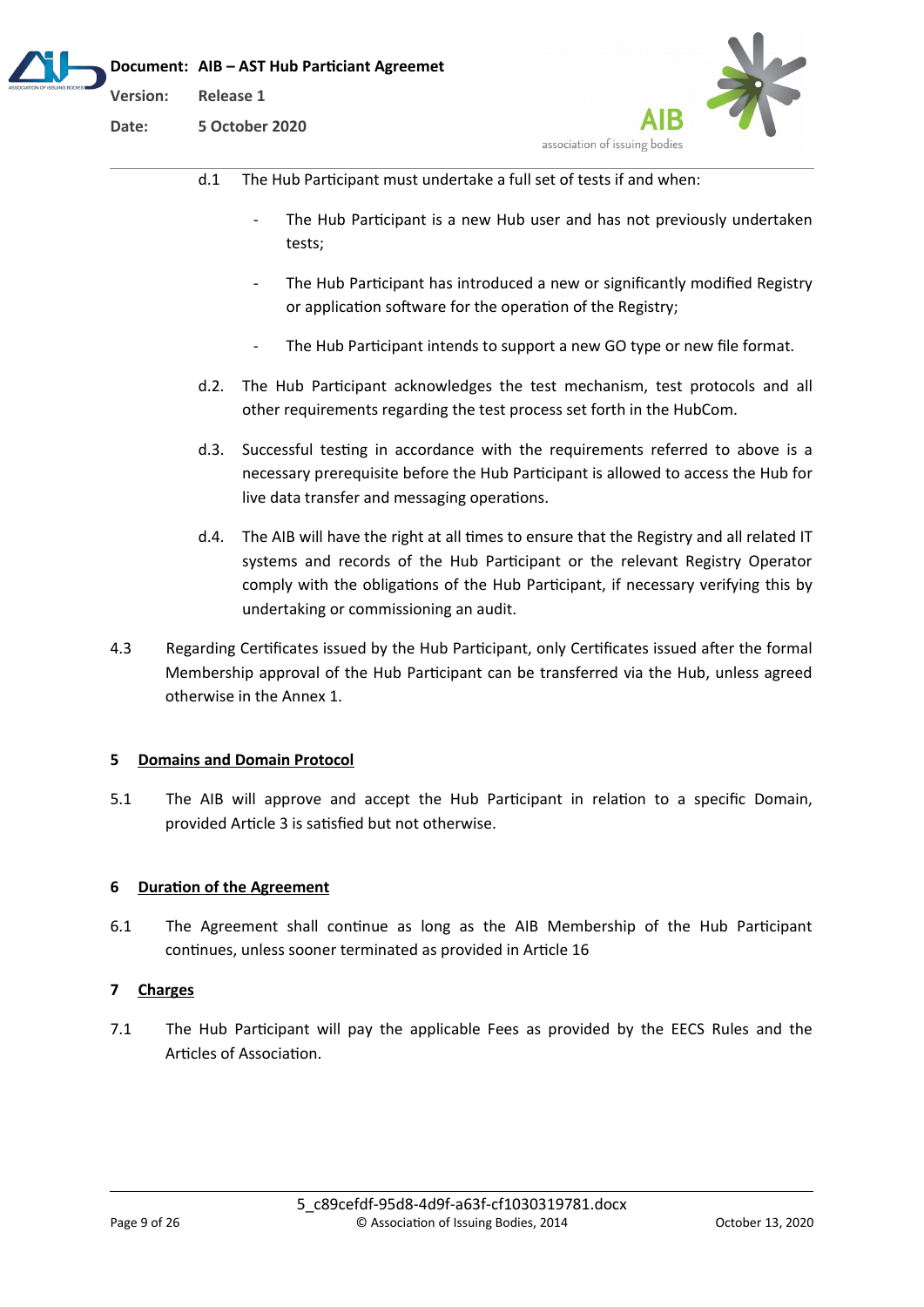**Version: Release 1**

**Date: 5 October 2020**



# **8 Intellectual property**

- 8.1 AIB grants the Hub Participant a non-exclusive right to use the Hub and the application software embedded therein (the "Software"), subject to the terms of the Agreement, solely in accordance with the purpose of the Agreement and for the term of the Agreement.
- 8.2 The embedded Software, together with all included tools, know-how and related intellectual property rights, is and shall remain the exclusive property of AIB or its service providers or licensors. The Software code, documentation and in general all related know-how must be considered Confidential Information, even if not explicitly disclosed as such.
- 8.3 The Hub Participant shall use the Software only for the purposes of the Agreement and shall not copy, reproduce, reverse engineer, decompile nor alter, adapt or modify any part of the Software or related documentation, nor assign or sub-license any user rights to third parties.
- 8.4 The Hub Participant is allowed to grant user rights to an operator of the Registry. In such case, the Hub Participant will ensure that the operator of the Registry will be bound by the rights and obligations set forth in the Agreement, its Annexes and all documents referred to therein.
- 8.5 The data created or produced by the AIB or its agents, and the model contracts and model documents, regulations, rules, subsidiary documents, fact sheets, reports and reviews, statistical reports, processes, shall be the property of and vest in the AIB and shall be deemed Confidential Information. AIB grants the Hub Participant a non-exclusive license to use such materials for the purposes of the Agreement and during the term of the Agreement.
- 8.6 The Hub Participant grants to the AIB a non-exclusive license to use data provided by the Hub Participant (or on its behalf) in connection with the performance of the Agreement to the AIB or to any other Hub user, for the purposes of the Agreement, together with a right to sublicense the use of such data to each other Hub user insofar necessary for the purposes of the Agreement and with the right to grant each Hub user the right to sub-license the use of such data to EECS Market Participants as will be necessary for those purposes.
- 8.7 All Software, documentation, materials and documents, on any carrier or electronic documents, containing know-how as described in this Article shall be returned or destroyed immediately after the termination of the Agreement for any cause. Upon request of the AIB, the Hub Participant shall confirm the return or destruction thereof. Where licenses are granted for the use of data and such use is necessary for the continuity of certain services in connection with the Hub or necessary for the documentation of the work and functioning of the Hub Participant, the continued use will be allowed insofar as necessary.
- 8.8 The Hub Participant shall indemnify the AIB in respect of any loss, liability, damages, costs (including legal costs), expenses, claims and proceedings which the AIB may suffer or incur by reason of any breach by the Hub Participant of its obligations under this Article 8.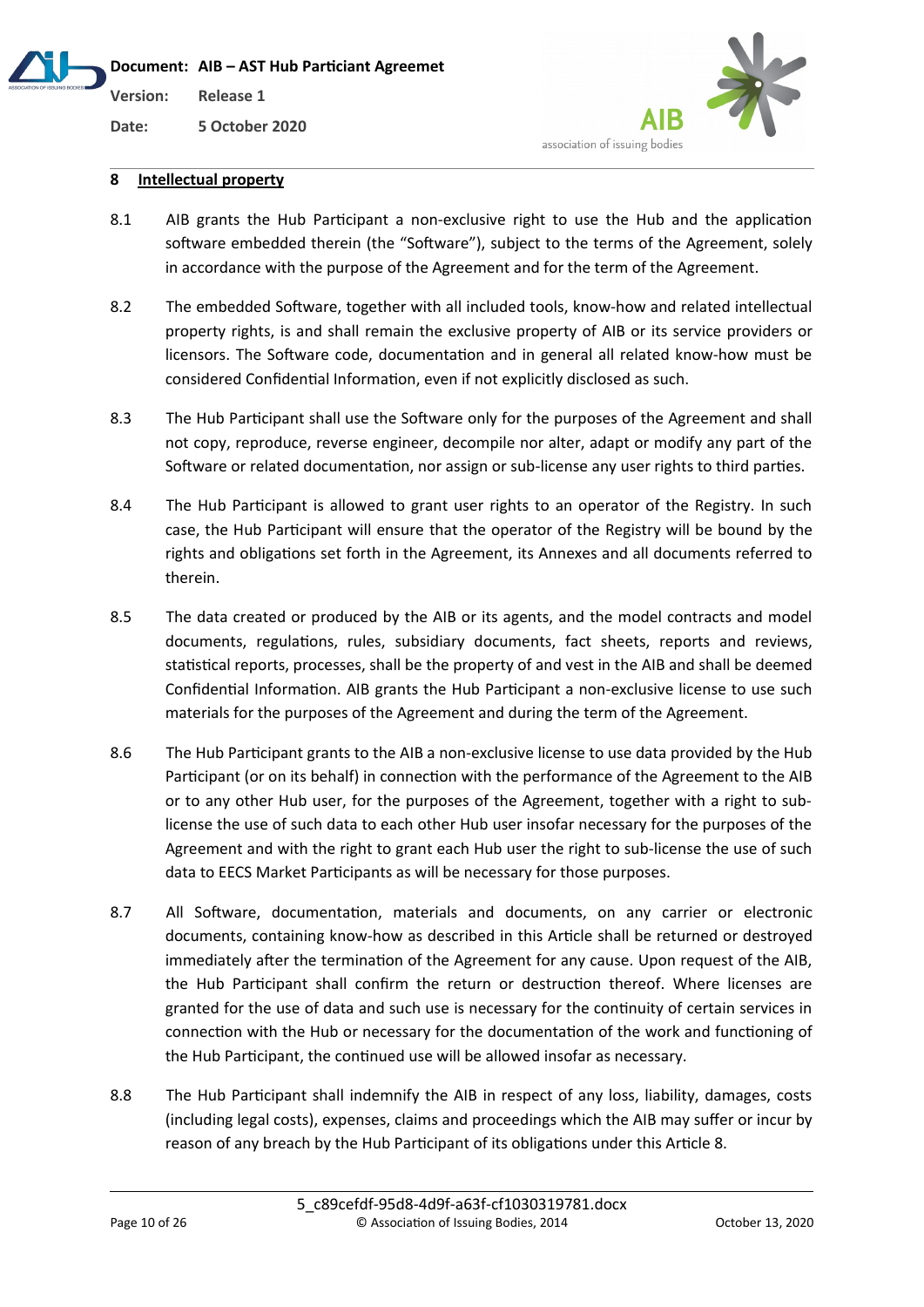# **Document: AIB – AST Hub Particiant Agreemet Version: Release 1**



**Date: 5 October 2020**

# **9 Confidentiality and non-competition**

- 9.1 The Parties acknowledge that within the framework of this Agreement and the EECS Rules they may obtain confidential information in relation to the business of the AIB, of the Hub Participant and of other Hub users and third parties, such as transaction data, the technical and operational structure of the Hub, financial, strategic and economic information and documentation, in any form, that must be deemed "confidential" in accordance with the common business ethics ("Confidential Information"). The content of the present Agreement must be considered Confidential Information. Statistical information regarding Certificates as mentioned in Article 14.2 is not regarded as confidential, although the AIB will take reasonable steps to prevent the details of individual trades and the commercial position of EECS Market Participants from being made public.
- 9.2 During the term of this Agreement and 15 years after its termination, the Hub Participant shall take care, at least in accordance with the care taken to protect its own confidential information, to treat as confidential and not disclose to any third party, all Confidential Information relating to the business of the AIB, as well as the content of the Agreement. The AIB shall promptly notify the Hub Participant if it becomes aware of any breach of confidence. If the Hub Participant is responsible for the breach it shall take prompt action to terminate and cure the breach. In any event the Parties will provide reasonable co-operation to resolve any such breach of confidence.
- 9.3 The Hub Participant's obligations of confidentiality shall not apply to information which was previously or becomes public knowledge without the fault of the Hub Participant, or is disclosed to the Hub Participant by a third party not under any obligation of confidentiality. The obligation of confidentiality will not apply insofar the recipient of Confidential Information is required to disclose such information by law, including by any instruction, direction or request of a public authority which it is reasonable to treat as having the force of law. Without limiting the generality of the foregoing, the money laundering regulations may require the AIB to report suspect transactions.
- 9.4 The Hub Participant is liable for its employees, its representatives, Registry operator and its duly authorized service providers, as to respect this confidentiality undertaking.
- 9.5 The Hub Participant shall not directly nor indirectly, during the execution of the Agreement and for a period of twelve (12) months following the termination thereof, be engaged in or interested in the creation of a messaging system similar to the AIB Communication Hub intended to enable Transactions with Certificates between Competent Bodies representing a substantial part of the EU market for Certificates. This obligation will only apply on the condition that the AIB continues to deliver the Hub services, and is not applicable in case of termination of the services of AIB, unless such termination is based on breach of contract by the Hub Participant.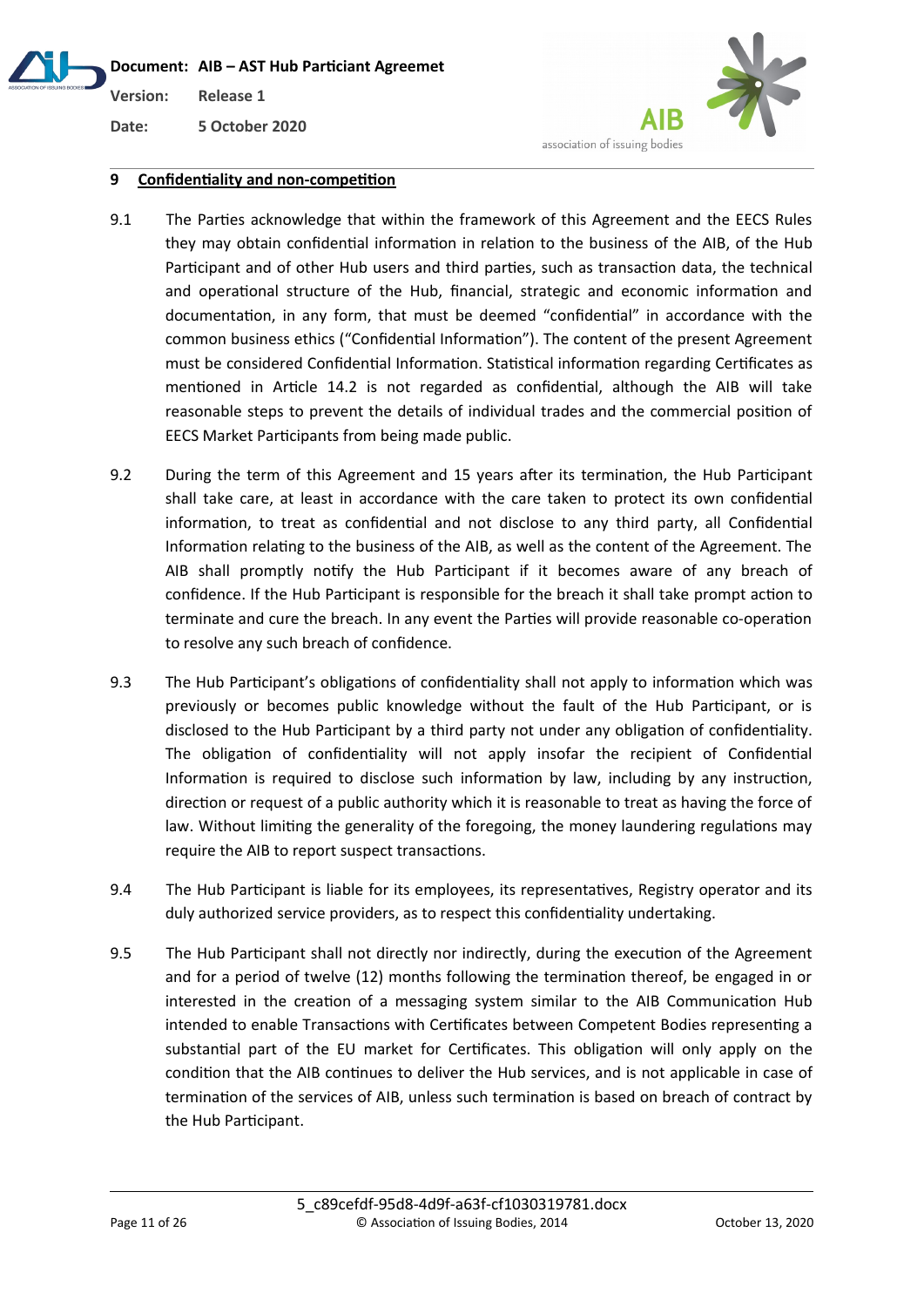



**Date: 5 October 2020**

The Hub Participant will not support a competing Communication Hub, should this be created or implemented, and should the AIB promote the use of the AIB Communication Hub or a Hub based on its technology for that purpose, whether or not it does so in the framework of a public tender.

This provision does not preclude the Hub Participant's right to (1) promote vis-à-vis the European Commission the theoretical principle of a Communication Hub, which is intended to enable Transactions with Certificates, but is of a more 'official' or 'regulated' nature than the existing AIB Communication Hub, nor to (2) transfer via a bilateral connection Certificates issued by a Competent Authority which is not a Hub user, as stated in article 3.2.

9.6 The Hub Participant shall indemnify the AIB in respect of any loss, liability, damages, costs (including legal costs), expenses, claims and proceedings which the AIB may suffer or incur by reason of any breach by the Hub Participant of its obligations under this Article 9.

# **10 Liability and Warranty disclaimer**

- 10.1 The Hub Participant shall comply with the provisions of the HubCom and any document referred to by or subsidiary to the HubCom containing operational or technical requirements explicitly made applicable by the AIB and notified to the Hub Participant at least one month in advance of such document becoming effective. Non-compliance with such provisions will be regarded as material breach and in case of damage, may result in damage compensation to the AIB, any Hub user, Competent Authority, EECS Market Participant or any third party suffering losses caused by such breach.
- 10.2 AIB shall not be liable for any negligence or actions that are deemed the responsibility of the Hub Participant, the Sender or the Recipient of data, nor of the EECS Market Participants. In particular, AIB shall not be liable for (1) any Hub user's failure to comply with relevant legislation or agreed rules, where applicable, and/or Domain Policy and/or any other data transmission protocols or certification protocols, as the case may be, (2) nor for any erroneous or incomplete information or warranties provided by any Hub user, whether or not published or communicated by the AIB.
- 10.3 AIB offers a service of "mere conduit" and it has no obligation (but has the right) to monitor the activity of users of the Hub except as explicitly stated in the Agreement, id est in particular in view of the technical validation of Messages and the transfer of data and acknowledgement data as and insofar stated in the HubCom or other applicable documents.
- 10.4 AIB shall endeavour to offer the transmitted Transaction Data as promptly and accurately as is reasonably practicable. In the event that the data is not transmitted, or incomplete or inaccurate as a result of failure by AIB to perform its obligations under the Agreement, AIB will endeavour to correct any such failure as set forth in Annex 2 "Service level".

Beyond these warranties, there are no other warranties of any other kind with respect to the level of service.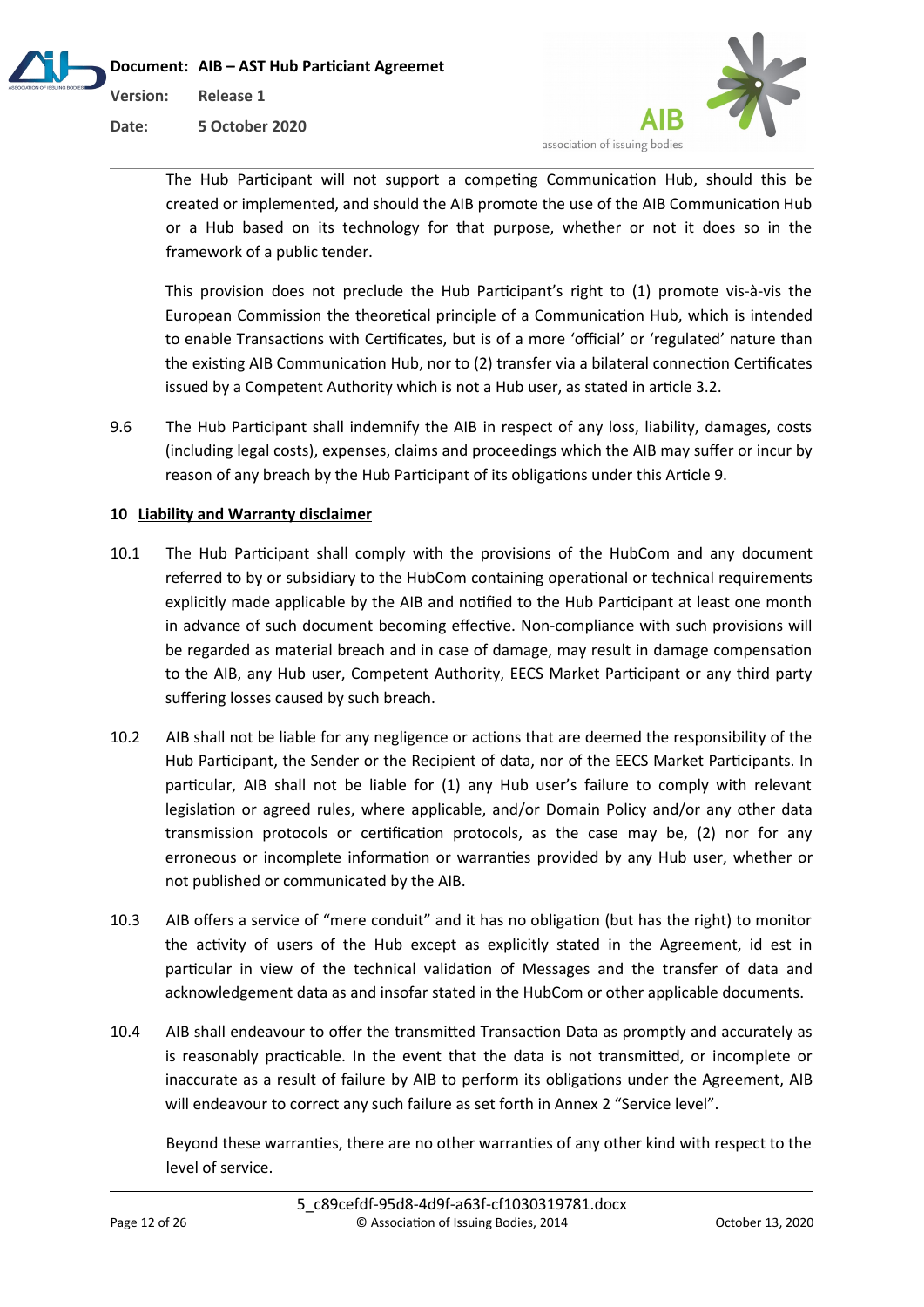**Document: AIB – AST Hub Particiant Agreemet Version: Release 1 Date: 5 October 2020**



- 10.5 Except as may otherwise be set forth herein, AIB shall not be liable to the Hub Participant, its EECS Market Participants, or any other person for indirect, special, punitive, consequential or incidental loss or damage (including, but not limited to, trading losses, loss of anticipated profits, loss by reason of shutdown in operation or increased expenses of operation, cost of cover or other indirect loss or damage) of any nature arising from any cause whatsoever, even if AIB has been advised of the possibility of such damages.
- 10.6 AIB shall not be liable to the Hub Participant or any other person for any unavailability, interruption, delay, incompleteness or inaccuracy of the transferred data than as set forth herein and/or in Annex 2 "Service level".
- 10.7 If AIB is for any reason held liable to the Hub Participant or to any other person, whether in tort or in contract, the liability of AIB within a single fiscal year of the Agreement (currently one year from  $1<sup>st</sup>$  July until 30<sup>th</sup> June, except the first year as stated above under article 6) is limited to an amount of the Hub Participant's damages that are actually incurred by the Hub Participant in reasonable reliance (combined with the total of all claims or losses of the Hub Participant's EECS Market Participants and any other person claiming through, on behalf of or as harmed by the Hub Participant) and which amount does not exceed the lesser of:
	- **i.** The annual recurring fee payable by the Hub Participant to the AIB for the contract year wherein the damaging fact occurs or
	- **ii.** EUR 5000.
- 10.8 This section shall not relieve AIB, the Hub Participant or any other person from liability for damages that result from their gross negligence or wilful misconduct or from personal injury or wrongful death claims.
- 10.9 The Hub Participant and AIB understand and agree that the terms of this section reflect a reasonable allocation of risk and limitation of liability, taking into consideration that the AIB is a non-profit organisation.
- 10.10 This limitation of liability applies to anything related to:
	- a) the AIB Communication Hub services;
	- b) viruses or other disabling features that affect the Hub Participant's access to or use of the Hub services – however, where the AIB can demonstrate that it applied 'best practice' protection software or hardware, and such viruses or disabling features have not been prevented by such best practice methods, the AIB will not be liable; the notion of 'best practice' refers to the normal precautions for a service provider of the type of the AIB, used with proper care.
	- c) incompatibility between the Hub services and other services, software, and hardware, if and insofar any compatibility was explicitly warranted;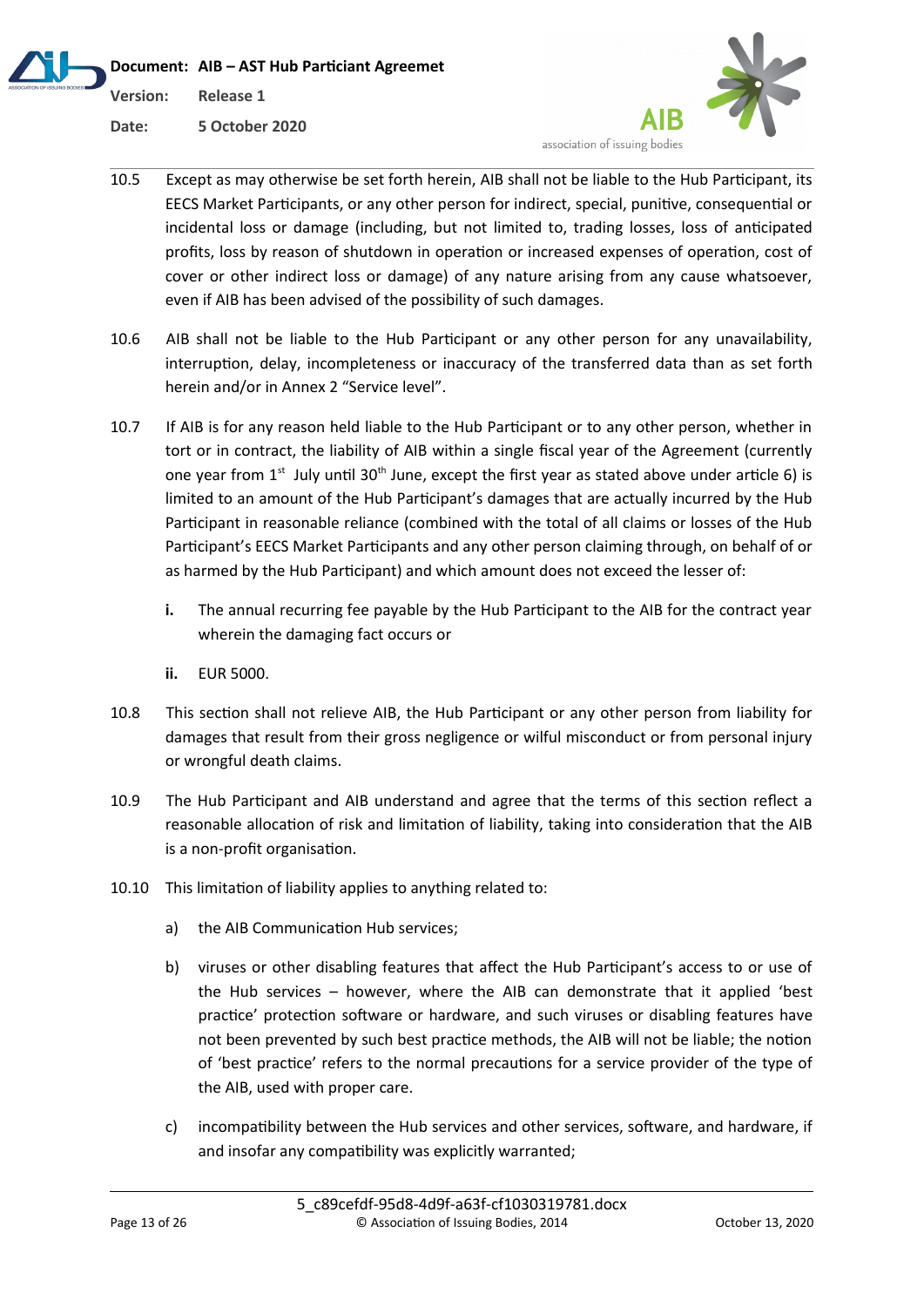



- d) delays or failures that the Hub Participant may have in initiating, conducting, or completing any transmissions or transactions in connection with the Hub services in an accurate or timely manner; and
- e) within the framework of this agreement: claims for breach of contract; breach of warranty, guarantee, or condition; strict liability; negligence; or other tort.

It also applies even if:

- f) this remedy does not fully compensate the Hub Participant for any losses, or fails of its essential purpose, or is in respect of a fundamental breach or breach of a fundamental term; or
- g) AIB knew or should have known about the possibility of damages, insofar AIB has not concealed to the Hub Participant specific risks resulting in the damage that were known by the AIB.
- 10.11 Disclaimer of warranties. AIB and its third-party service providers make no warranties of any kind — express, implied or statutory (including without limitation, timeliness, truthfulness, sequence, completeness, accuracy, freedom from interruption), any implied warranties arising from trade usage, course of dealing, course of performance or the implied warranties of merchantability or fitness for a particular use or purpose or non-infringement, except where warranties are explicitly stated in the Agreement.
- 10.12 The Hub Participant is responsible for the accuracy and the Integrity of the data included on a Certificate at the time of issuing and during the time period that a Certificate is held within its Registry. The Hub Participant's Domain Protocol shall set out (1) explicit remedies and actions regarding the handling of errors that may affect other Hub users in order to remedy errors and to mitigate any possible damage and (2) the communication or notification of such errors or actions to the other Hub users.

Unless section C.8.4. of the EECS Rules requires otherwise, the data incorporated in a Certificate may not be modified or deleted after it has been transferred outside of the Domain in which it has been issued. All Messages must be digitally signed by the Hub users acting as Sender and encrypted after signature in conformity with the requirements set forth in the HubCom.

- 10.13 The Hub Participant remains responsible and liable for its Registry and the Certificates issued by it, and shall be responsible and liable for any actions performed by its agent, subcontractor or intervening service provider in this respect.
- 10.14 The Hub Participant will indemnify AIB and hold AIB and its employees, officers, board members, President, chairmen, directors and other agents as well as other Competent Bodies and Operators of other Registries harmless from any and all claims or losses imposed on or incurred by as a result of, or relating to: (a) any noncompliance by the Hub Participant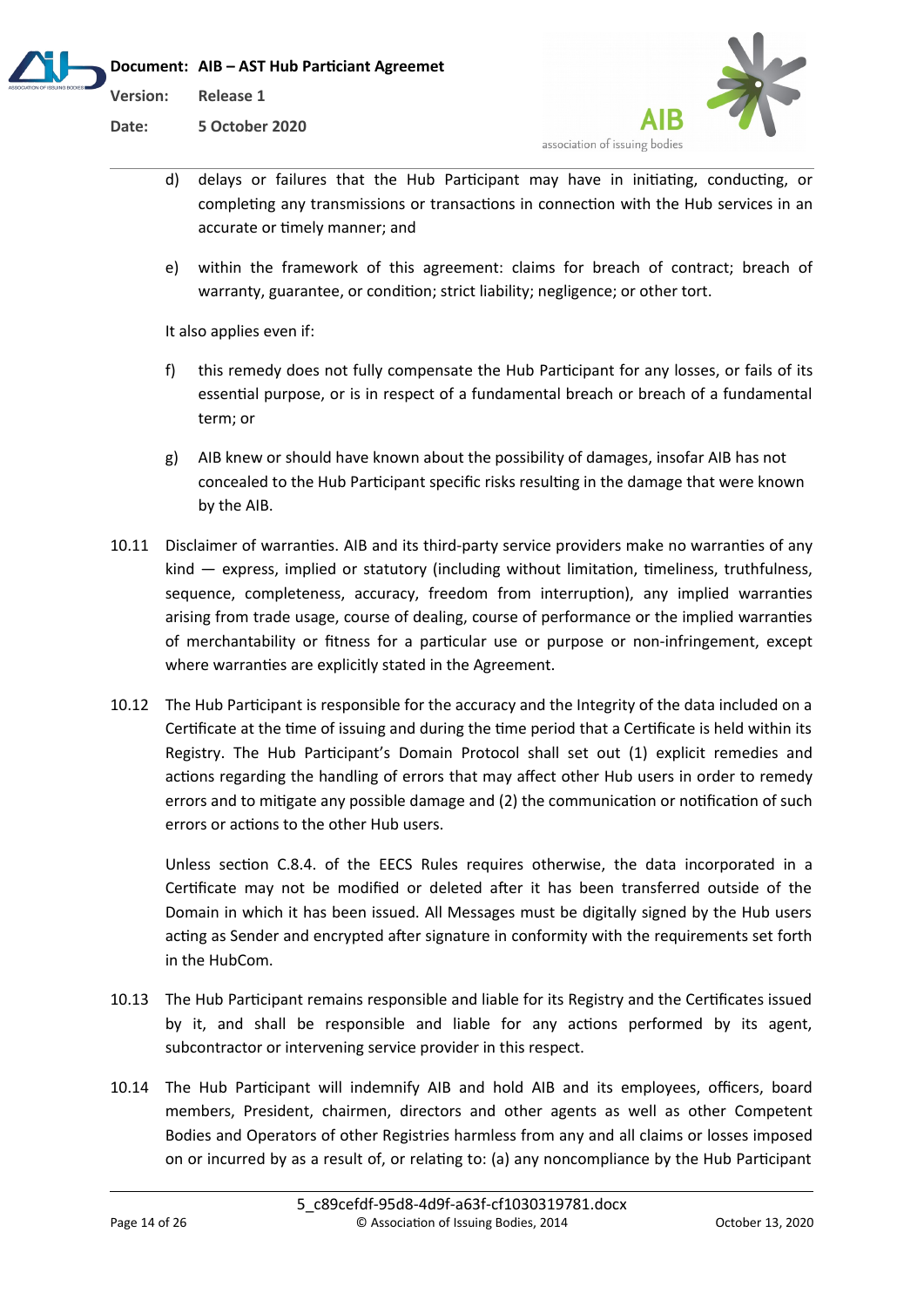

with the terms and conditions of this Agreement, the Domain Protocol or any applicable legislation; (b) any third-party claims or actions caused to the Hub Participant's sending, receipt and use of the Transaction Data, whether authorized or unauthorized under the Agreement; (c) any claims or losses caused by misrepresentation or incorrect information regarding the data transactions by the Hub Participant.

The Hub Participant will not be liable for damage caused by third parties making unauthorized use of the Hub Participant's system and/or connections (such as hackers, intruders, distributors of viruses) if the Hub Participant demonstrates that it had taken all normal, 'best practice' precautions in order to avoid such damage; 'best practice' refers to the normal precautions for this type of service provider, used with proper care by that type of service provider.

The liability of the Hub Participant vis-à-vis the AIB and other parties mentioned in this clause 10.14 ("the Claiming Parties"), is limited up to a maximum amount in the aggregate of 2 million EUR per calendar year. This amount will be the maximum amount of damage compensation that is due by the Hub Participant to the totality of the Claiming Parties for all damaging events and acts of negligence under this Agreement, resulting in the Hub Participant's liability, occurring in that calendar year. Claims of third parties, submitted directly against the Hub Participant, based on acts of negligence under this Agreement, will be included in order to assess whether or not the maximum liability of 2 million EUR has been reached, even in case such third parties would not be bound by any contractual limitation of liability. The damages will be due to the Claiming Parties on a first come, first served basis; however claims caused by the same event will be paid pro rata the number of Claiming Parties introducing a claim on the basis of that event.

The Hub Participant is vis à vis the Claiming Parties not liable for the damage compensation for loss of good image, loss of profits or anticipated savings, loss of opportunities and moral damage.

The Hub Participant will take out and maintain appropriate levels of insurance to cover its obligations and liability under this Agreement, with a minimum cover of 2 million EUR per annum. If the Hub Participant cannot obtain such insurance cover, it will ensure that its liability and risk of losses are covered by another organization or public authority. If the Hub Participant is not allowed to limit its liability, on the basis of legal restrictions applicable to the Hub Participant, the Special Conditions will contain specific provisions in that respect.

10.15 The Hub Participant will ensure that its EECS Market Participants will be bound by Standard Terms and Conditions which are in their essence in accordance with the Model Standard Terms and Conditions (Annex 3), including at least the provisions that provide limitation of liability, that require the EECS Market Participant to direct any claim based on contractual liability against the Hub Participant only, as sole contracting party, and that require the EECS Market Participant to mitigate any damage resulting from any activity via the Hub.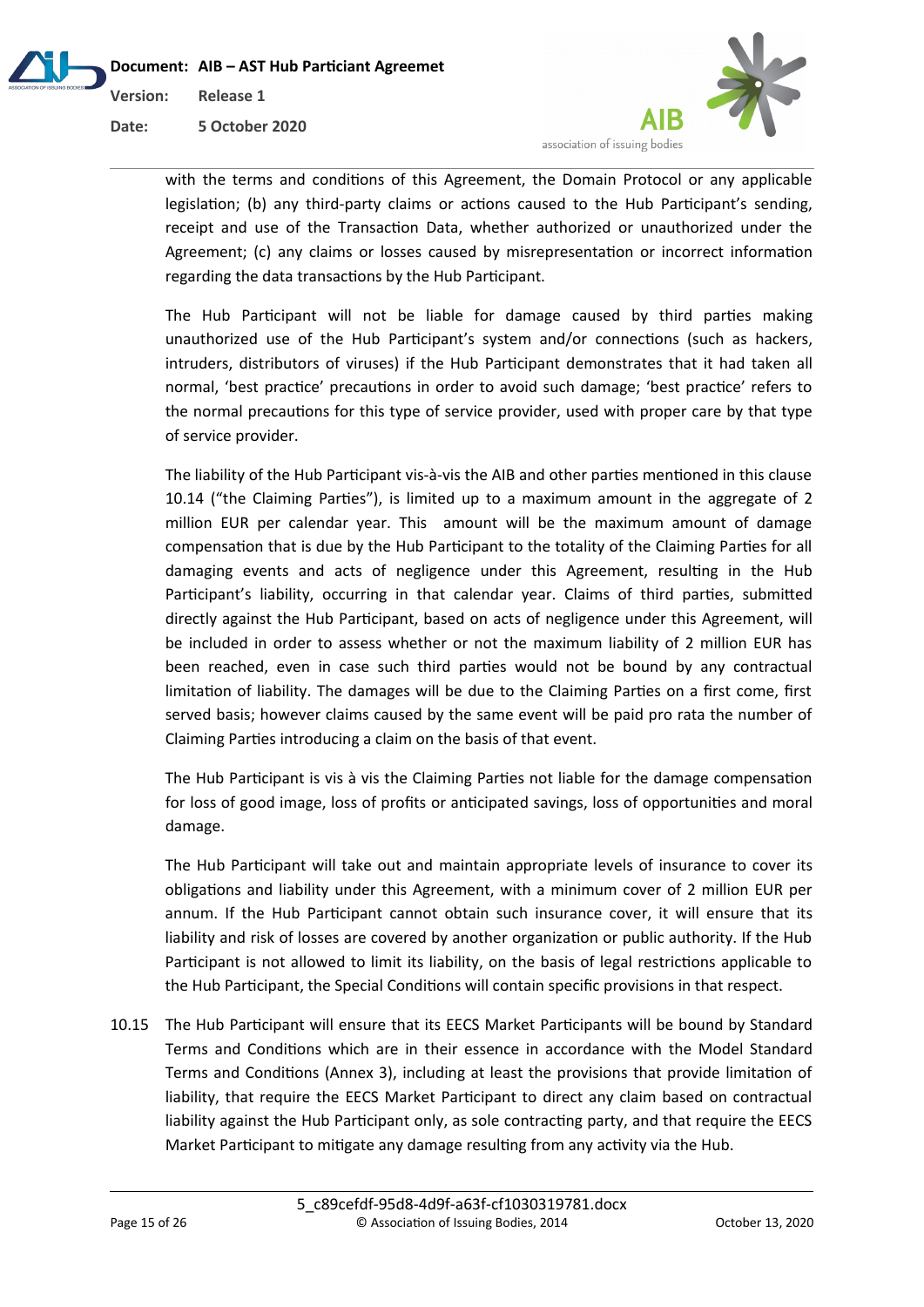



Where the Hub Participant has not, or has not validly, applied Standard Terms and Conditions as stated here above, and as a result thereof any other Hub user and/or the AIB would be exposed to a liability that would not be limited as stated in the Model Standard Terms and Conditions, the liability of such Hub user vis-à-vis the Hub Participant and, where allowed, vis-à-vis the Hub Participant's EECS Market Participant, will be limited to gross negligence and to an amount of 5000 EUR per year, and the liability of AIB vis-à-vis the Hub Participant's EECS Market Participant, will be limited to an amount of 1000 EUR per year. In this case the Hub Participant will inform the EECS Market Participants about such limitation of liability.

# **11 Intellectual Property Infringement Indemnity**

- 11.1 Notwithstanding the application of Article 8 and section M4 of the EECS Rules, each Party (the "Indemnifying Party") warrants and represents that it will defend and will indemnify and hold harmless the other Party (the "Indemnified Party", including AIB and its officers, board members, President, chairman, directors, employees, service providers and other agents), against any claims or losses arising from, involving or relating to a claim by a third party of infringement or other violation of an intellectual property right by the Indemnifying Party, its actions or omissions, equipment or other property. This right is conditioned on the Indemnified Party giving prompt written notice to the Indemnifying Party of the claims or losses and providing reasonable cooperation in the defence of the claims or losses. In every case, AIB shall be permitted to solely defend and settle any claim brought by a third party.
- 11.2 In case of infringement, the Indemnifying Party shall, at its own account and in its own discretion, safeguard the Indemnified Party's right to continue utilizing the services, or alter the services or related software so that there is no longer an infringement, or replace the services and/or the related software with equivalent services or products the utilization of which does not infringe the rights of a third party.

# **12 Claims time bar**

12.1 Any liability claim of the Hub Participant against the AIB related to the Agreement or to the service described herein must be brought within one year of the related incident. If it is not filed within that time, then the claim is permanently barred.

## **13 Changes to the operational or contractual framework**

13.1 The Hub is a technical environment, which is subject to technological evolution. Furthermore, the Hub is used by many Hub users, and the Hub Participant acknowledges that the Hub cannot be tailored to the Hub Participant's individual requirements and wishes.

As a general principle, the Hub Participant acknowledges and accepts that the AIB may need to make technical or operational modifications from time to time to its system or its services. Such modifications may require corresponding changes to be made in the Hub Participant's system or services. The failure to make timely changes by the Hub Participant may sever or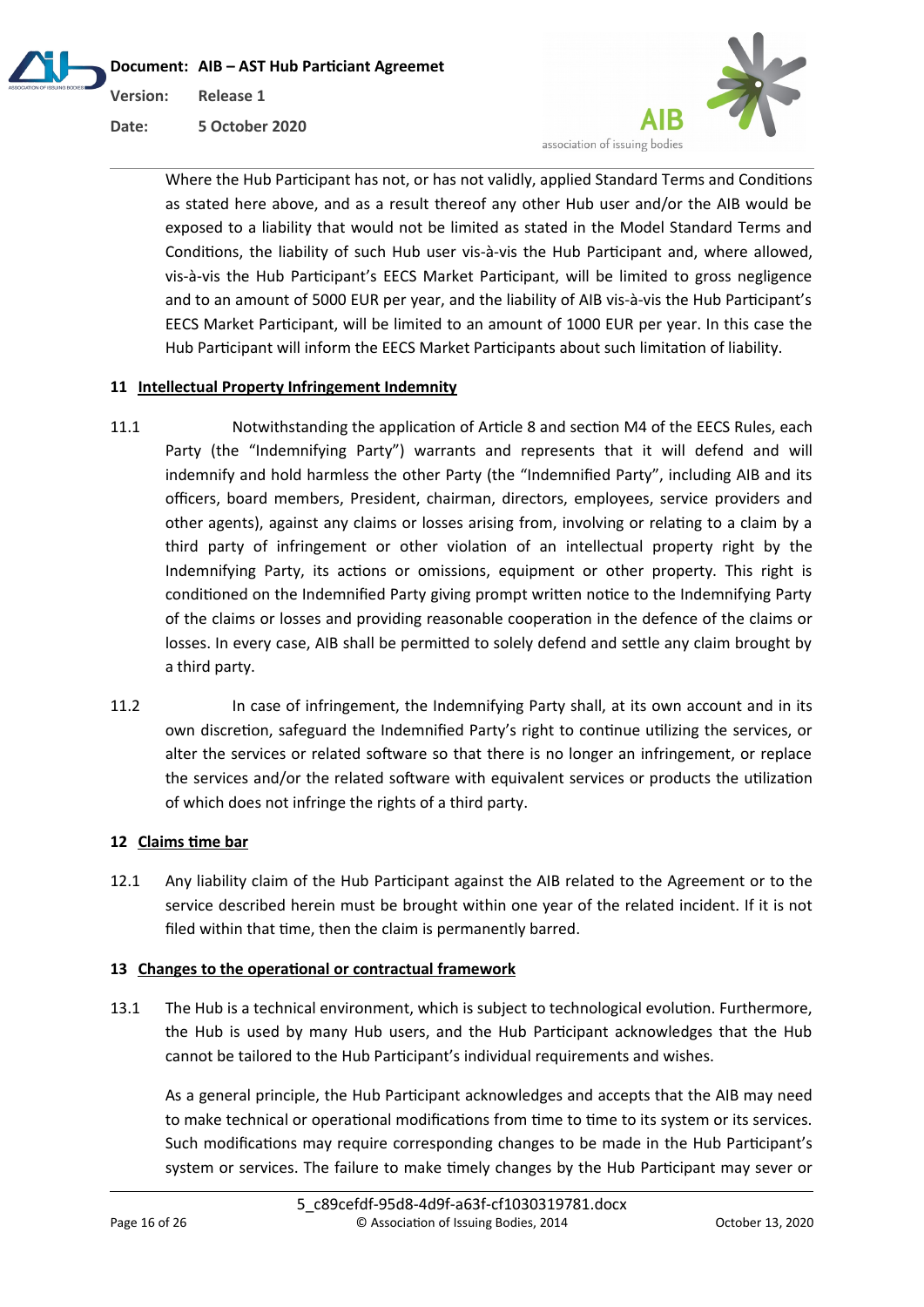

**Date: 5 October 2020**



affect the Hub Participant's access to the Hub or the transfer and/or use of the transaction data.

13.2 Operational modifications may imply (1) a modification of the present Agreement and/or its Annexes, and/or (2) a modification of the HubCom.

# **14 Data protection – Statistical data**

- 14.1 Any personal data included in the Agreement or any other document made in the framework of the Agreement shall be processed pursuant to European Data Protection legislation. It shall be processed solely for the purposes of the performance, management and follow-up of the contract by the AIB Secretariat. The Hub Participant and/or its personnel shall have the right of access to his personal data and the right to rectify any such data that is inaccurate or incomplete. Should the Hub Participant or any of his personnel have any queries concerning the processing of his personal data, he shall address them to the AIB Secretariat.
- 14.2 Each month, the Hub Participant shall disclose to the AIB certain statistical data that is not considered confidential. This data will be, for each technology, any changes to:
	- The number of Certificates that have been issued, internally transferred, exported, imported, cancelled and expired, during each month prior to the current month;
	- The number of Certificates that have been issued, internally transferred, exported, imported, cancelled and expired, in relation to energy produced during each month prior to the current month;
	- As stated in Article 3.2, the number of Certificates imported through a bilateral connection in its own Registry, and the number of such Certificates transferred through a bilateral connection.

Unless otherwise agreed in the Special Conditions, this data must be made publicly available, at a summary level such that details of individual trades and EECS Market Participants are not made public, on an internet website operated by or on behalf of the Hub Participant, each month, either as data that can be produced as the result of a query, either as downloadable data.

## **15 Financial sanctions and suspension of service**

15.1 In case of material breach of contract by the Hub Participant, or any situation described in Article 16 that may result in termination of the Agreement (which will be considered a breach under this article), the AIB will have the right to suspend the use of the Hub by the Hub Participant. Unless otherwise provided in the Agreement in relation to breach of specific obligations, the AIB will notify the breach by registered mail and will provide a period of thirty (30) calendar days in order to remedy the breach. If the breach is not remedied within that period, the AIB may then suspend the use of the Hub. The AIB shall confirm such suspension by registered mail.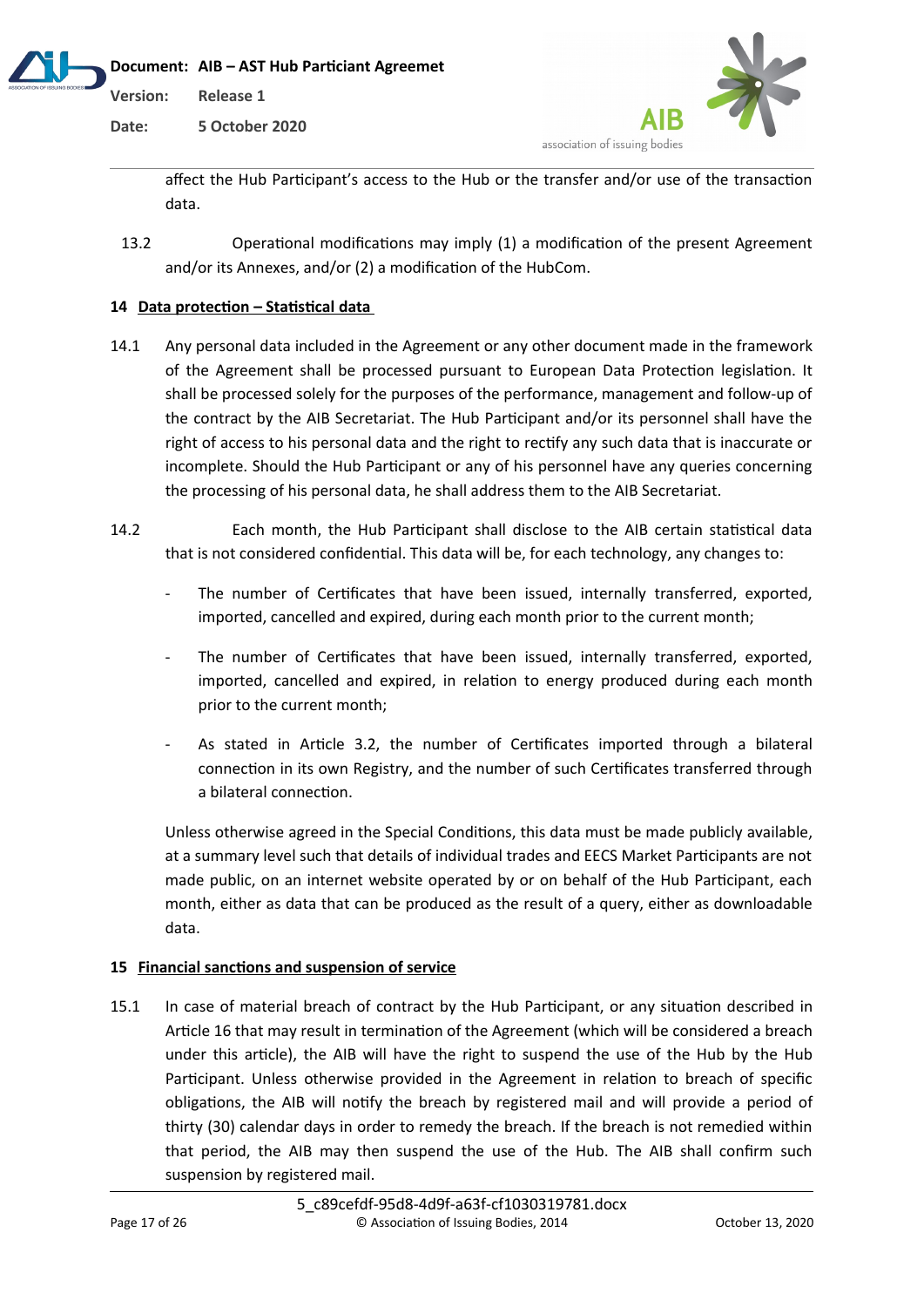**Document: AIB – AST Hub Particiant Agreemet Version: Release 1 Date: 5 October 2020**



15.2 In urgent circumstances the Secretary General of the AIB may suspend the use of the Hub immediately, and such suspension will be confirmed as soon as possible by registered mail. A member of the Board of the AIB will confirm such suspension within 4 calendar days. Such confirmation can be expressed by e-mail. If no such confirmation is done in due time, the suspension will be ended and access to the Hub resumed. However, if such confirmation was impossible due to absence of the members of the Board during this timeframe, the Secretary General may at his own discretion decide to continue the suspension if, in his reasonable opinion, the urgent circumstances justify such continued suspension. In such case, a member of the Board will decide as soon as practically possible whether the suspension must be continued or ended.

Urgent circumstances are circumstances where, in the reasonable opinion of the Secretary General, there are indications that possible damage must be prevented or mitigated, or indications of fraud, unlawful actions or breach of intellectual property rights or confidentiality obligations.

15.3 In case of material of breach by the Hub Participant of any obligation stated herein and in accordance with Article 8.2.2 (i) of the Articles of Association, the Board of the AIB may request payment of indemnity of 500 EUR per infringement, covering the administrative costs and burdens caused by this infringement. This includes but is not limited to the obligations set forth in clauses 3.3, 4, 8, 9 and 14.2.

# **16 Termination**

16

# **16.1 Termination for cause**

16.1.1.

Upon written notice given by registered mail, and in accordance with Article 3.3.2. of the Articles of Association of the AIB, either Party may immediately suspend or terminate the Agreement in full or in part if the other Party becomes insolvent or seeks protection under any bankruptcy, receivership, trust deed, creditors' arrangement, composition or comparable proceeding or if any such proceeding is instituted against such other Party, or in case of dissolution of the organization. In case a Party becomes subject to any of the aforementioned events it shall notify the other Party thereof as soon as reasonably possible but no later than within a period of one (1) month as from the date of occurrence of the event.

The AIB may terminate the Agreement similarly in case the Hub Participant loses its status as Authorised Issuing Body, or because of non-payment of its Membership Fees duly called for, and in accordance with Article 3.3.2 of the Articles of Association.

16.1.2.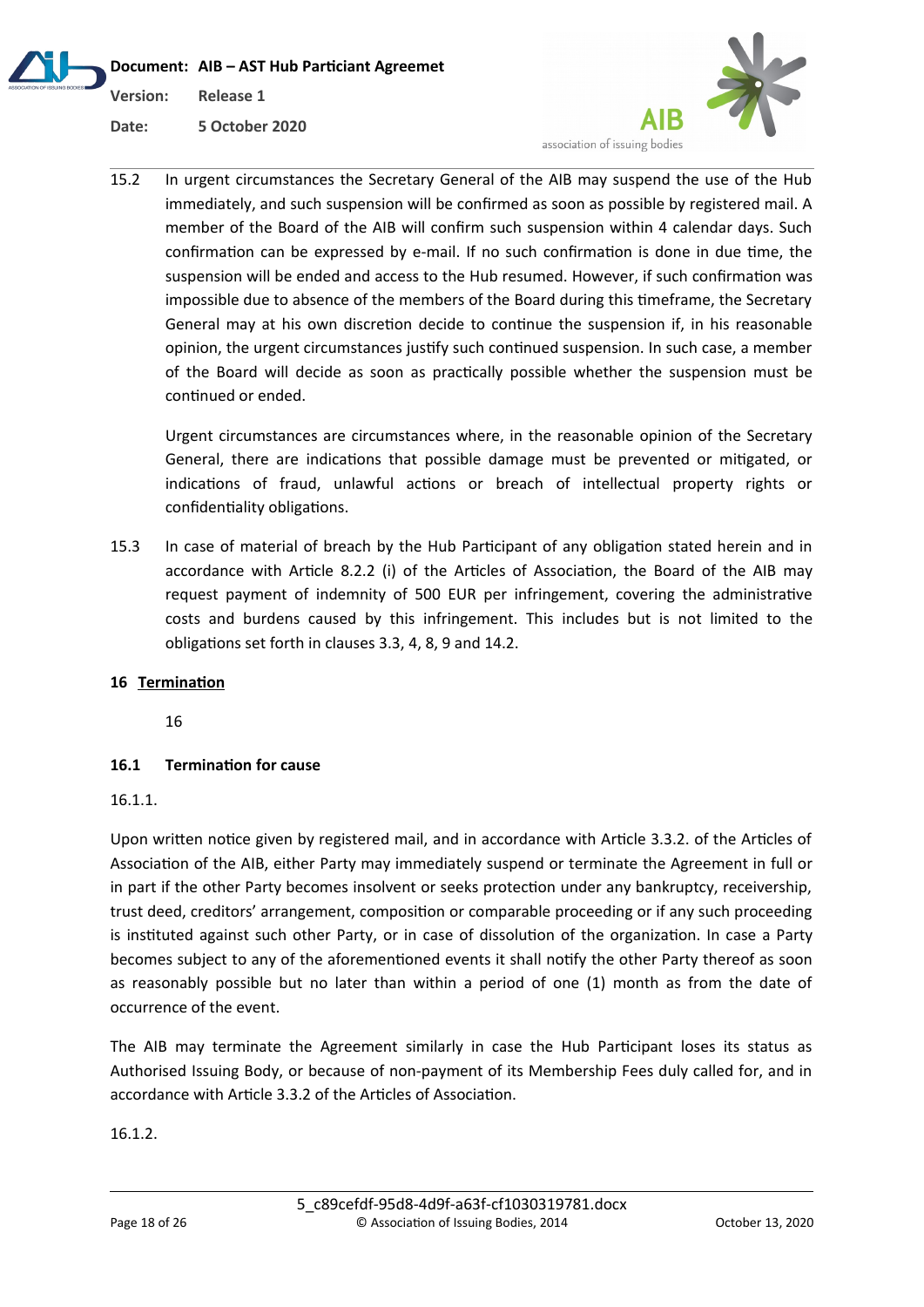

The Hub Participant may, without prior legal intervention by a court, terminate for cause the Agreement in full or in part because of material breach, by following the process set forth hereunder:

- (i) the Hub Participant will provide the AIB with written notice by registered mail of such material breach within a reasonable timeframe after it has become aware of such alleged breach, describing in detail the specific nature of the material breach, and will provide the AIB with twenty (20) calendar days to cure the material breach unless the nature of the breach or the circumstances are such that it would be unreasonable to expect a cure within twenty (20) days. In such case, an additional ten (10) calendar days will be allowed or any other term agreed between Parties;
- (ii) after expiry of the period provided to cure the material breach without such cure, the contract can be terminated by the Hub Participant, which will notify its decision to terminate by registered mail;
- (iii) In case the material breach cannot be cured, the Hub Participant may terminate the Agreement without granting a period to cure the breach, but it will in that case provide a notice period of twenty (20) calendar days, notwithstanding its right to suspend its obligations.

# 16.1.3.

The AIB may, without prior legal intervention by a court, terminate for cause the Agreement in full or in part (and expel the Hub Participant as AIB member) because of material breach, by following the process set forth hereunder:

- (i) Where the General Secretary of the AIB determines that the alleged non-compliance of the Hub Participant, notified to him under section J.1 of the EECS Rules is material, and that:
	- (a) the allegation is reasonably well-founded; and
	- (b) the alleged non-compliance has not been voluntarily rectified by the Hub Participant,

He shall refer the alleged non-compliance to a Compliance Assessment Panel.

- (ii) Where an Assessment Panel, in accordance with section I.4.1.1. of the EECS Rules considers that :
	- a. The Hub Participant is materially non-compliant with the terms of the EECS Rules or this Agreement and
	- b. The Hub Participant has not undertaken to rectify such non-compliance within such period, as may be determined by the Assessment Panel having regard to the gravity of such non-compliance;

It shall recommend either the issuing of a Rectification Order, or the suspension of the Hub Participant, or the withdrawal of the Hub Participant's status as Authorized Issuing Body or the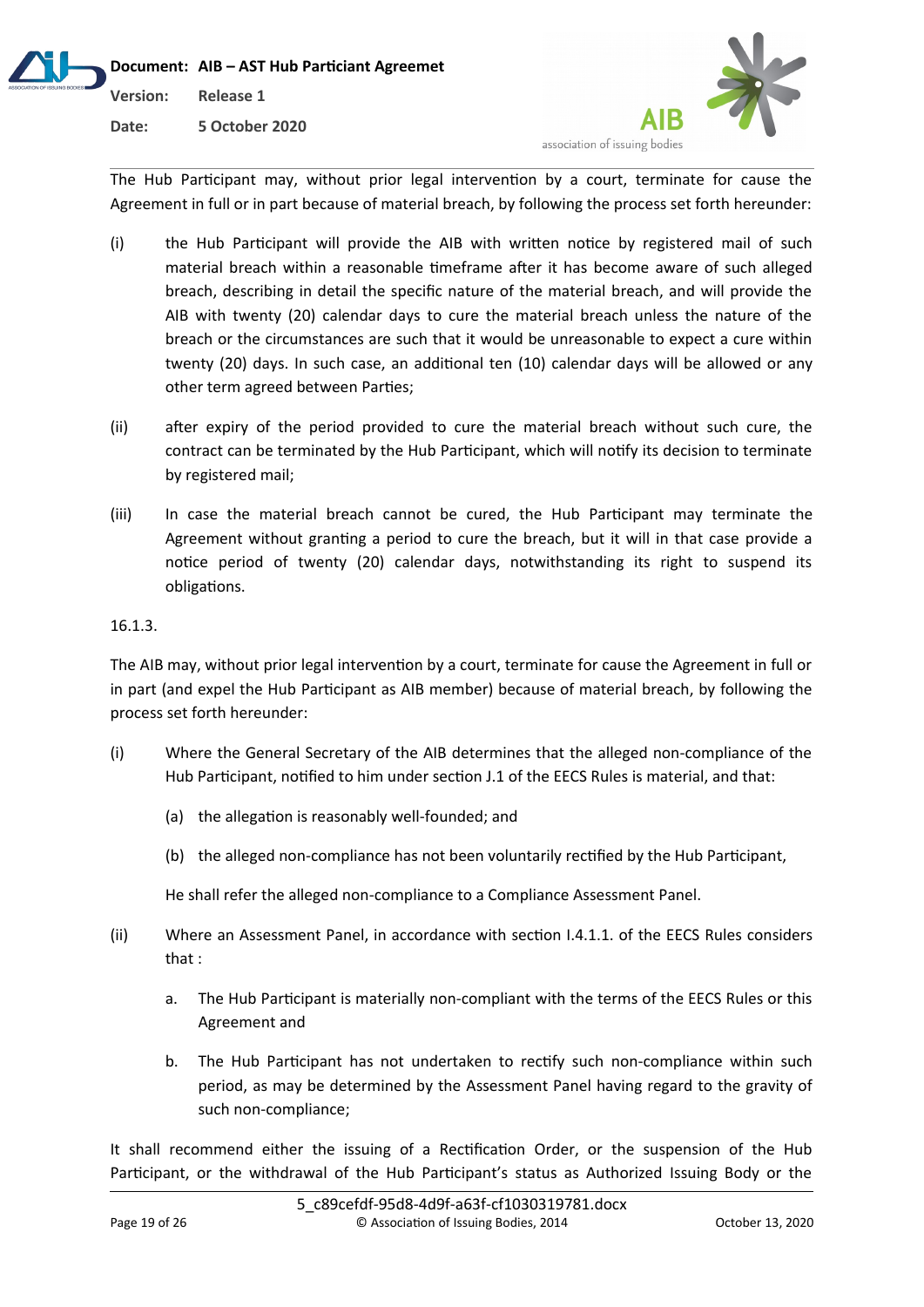



expulsion of the Hub Participant from the relevant EECS Scheme(s), as set forth in section I.4.1.1. of the EECS Rules.

In case the Assessment Panel recommends the expulsion, the Hub Participant may be expelled as set forth in section F.7 of the EECS Rules and the Agreement may be terminated as a consequence thereof.

# **16.2 Termination for convenience**

The Agreement can be terminated for convenience pursuant to article 6.1**.**

# **16.3 Termination due to Force Majeure**

The Agreement can be terminated due to prolonged Force Majeure, pursuant to Article 18.3.

# **16.4 Consequences of termination**

On termination of the Agreement for any reason, each Party shall:

- (i) return to the other Party all the other Party's Confidential Information, or provide a certificate certifying it has destroyed these; and
- (ii) cease to use any of the Intellectual Property Rights, infrastructure or services of the other Party.

Termination of the Agreement for any reason shall not affect any other rights or liabilities of either Party nor the continuance of any provision that is expressly stated to continue after such termination.

## **17 Assignment – third parties**

- 17.1 The Hub Participant may not assign the Agreement, or any part of it, to any other person. Any attempt by the Hub Participant to do so will be void. The Hub Participant may not transfer to anyone else, either temporarily or permanently, any rights to use the Hub services or any part of these services which are specifically granted to or assumed by Hub users, unless explicitly agreed in advance and in writing by the AIB. The Hub Participant may grant the right to use the Hub to a Registry Operator or agent and to the EECS Market Participants, insofar this is necessary for the operational service.
- 17.2 The AIB will have the right to assign the Agreement to an organization or company directly or indirectly controlled by the AIB.
- 17.3 The Agreement is solely for the Hub Participant's and AIB's benefit. It is not for the benefit of any other person, except for permitted successors and assigns under the Agreement, if any.

## **18 Force Majeure**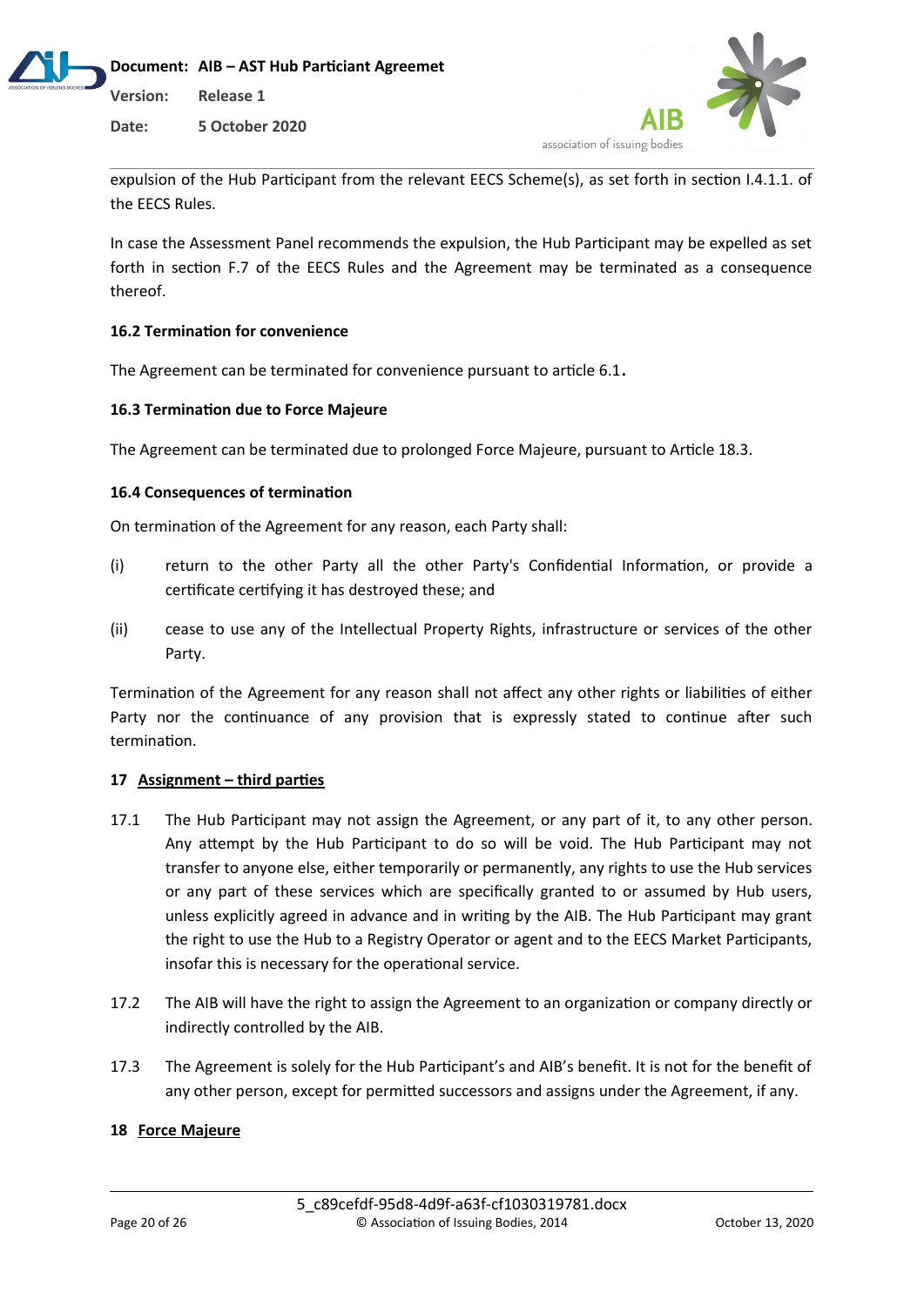**Document: AIB – AST Hub Particiant Agreemet Version: Release 1 Date: 5 October 2020**



- 18.1 Neither Party shall be held liable nor be deemed in default under the Agreement for any delay or failure in performance of any of their respective obligations if such delay or failure is the result of causes beyond the control and is not caused by the negligence of such Party. Such causes shall include, without limitation, acts of war, civil war, riots, acts of terrorism, general strikes or lockouts, insurrections, sabotage, embargoes, blockades, acts or failures to act of any governmental or regulatory body (whether civil or military, domestic or foreign, national or supranational), communication line failures, power failures, fires, explosions, floods, accidents, , earthquakes or other natural or man-made disasters, and all occurrences similar to the foregoing (collectively referred to as "Force Majeure").
- 18.2 The Party affected by an event of Force Majeure, upon giving prompt notice to the other Party, shall be excused from performance hereunder on a day-to-day basis to the extent prevented by Force Majeure and the direct consequences thereof (and the other Party shall likewise be excused from performance of its obligations on a day-to-day basis to the extent that such obligations relate to the performance so prevented), provided that the Party so affected shall use its best efforts to avoid or remove such causes of nonperformance and to minimize the consequences thereof and the Parties shall continue performance hereunder with the utmost dispatch whenever such causes are removed.
- 18.3 In the event that the Force Majeure continues to persist for a period exceeding one (1) month, then either Party shall have the right to terminate the Agreement by giving twenty (20) business days written notice of termination to the other Party.

# **19 Communication and notifications**

- 19.1 Any communication and notification relating to the Agreement shall be made in writing (including e-mail) and shall bear the Contract number and shall be sent in accordance to Section M2 of the EECS Rules. Communications and notifications shall be sent to the following addresses, until notice of change of any address in writing:
	- Association of Issuing Bodies:

Via postal services to The Association of Issuing Bodies, 23 Station Road, Gerrards Cross, Buckinghamshire SL9 8ES United Kingdom, or via e-mail to secgen@aib-net.org.

The Hub Participant:

Via postal services to Augstsprieguma tīkls AS Address: 86 Darzciema str., Rīga, LV-1073, Latvia, or via e-mail GO@ast.lv

The Parties may give notice or communicate by the e-mail address provided above or to such other e-mail address, as either Party shall hereafter specify by prior written notice. By providing an e-mail address, the Parties agree that any receipt received by either Party from the other Party's service provider or internet computer server indicating that the e-mail was received shall be deemed proof that the other Party received the message.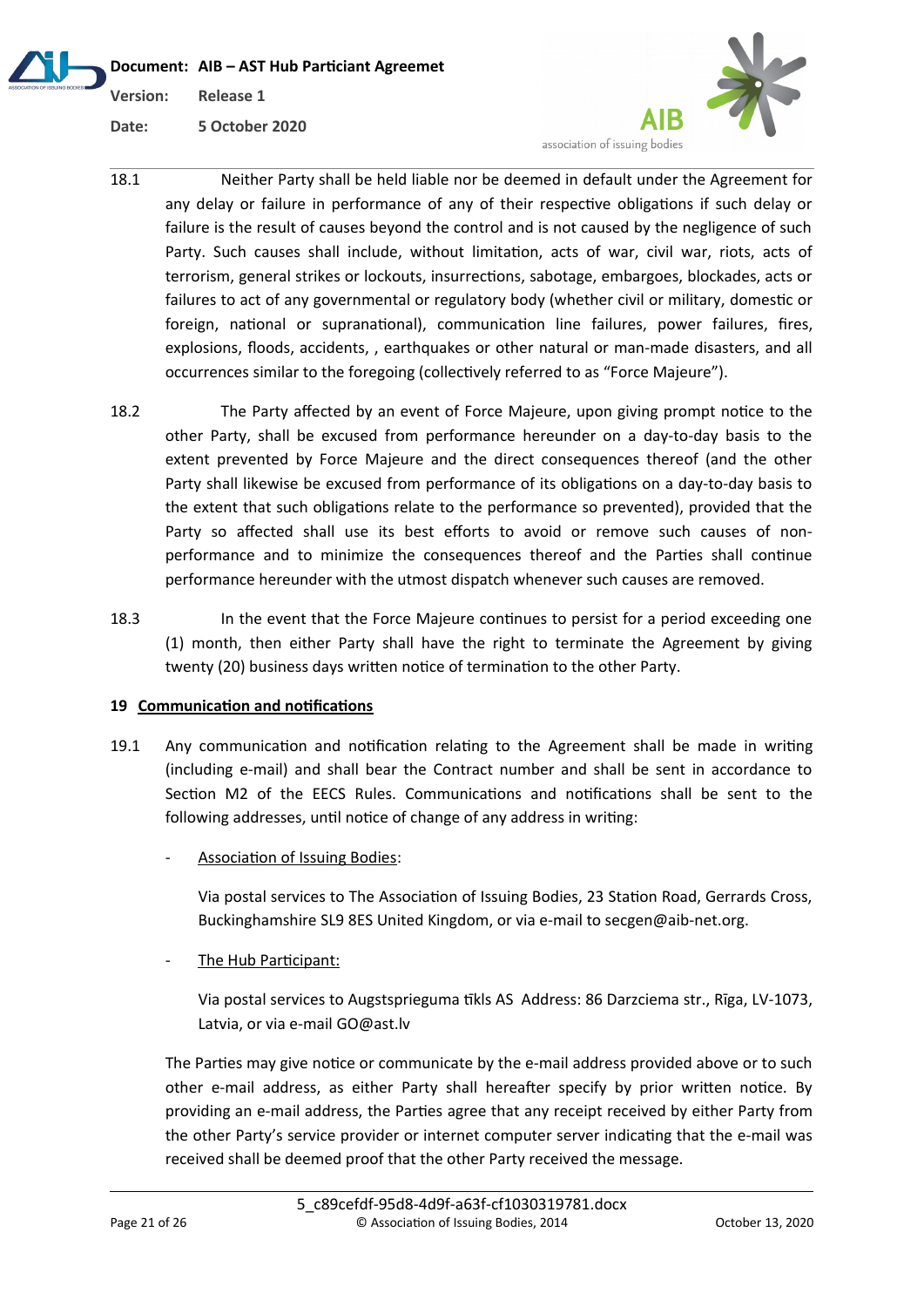# **Document: AIB – AST Hub Particiant Agreemet**

**Version: Release 1**

**Date: 5 October 2020**



# **20 Waiver**

20.1 No failure on the part of AIB or Hub Participant to exercise, no delay in exercising and no course of dealing with respect to any right, power or privilege under the Agreement shall operate as a waiver thereof, nor shall any single or partial exercise of any such right, power or privilege preclude any other or further exercise thereof or the exercise of any other right, power or privilege under the Agreement.

# **21 Salvation**

21.1 If any of the provisions of the Agreement or application thereof to any individual, entity or circumstance is held invalid or unenforceable, the remainder of the Agreement, or the application of such terms or provisions to individuals, entities or circumstances other than those as to which they are held invalid or unenforceable, shall not be affected thereby and each such term and provision of the Agreement shall be valid and enforceable to the fullest extent permitted by law.

# **22 Survival**

22.1 Sections of the Agreement that, by their terms, require performance after the termination or expiration of the Agreement, will survive.

# **23 Applicable law**

23.1 The Agreement shall be construed and enforced in accordance with, and the validity and performance hereof shall be governed by, European Community law, complemented, where necessary, by the national substantive law of Latvia, without reference to the principles of conflicts of law thereof.

## **24 Disputes and Jurisdiction**

- 24.1 If a dispute should arise, the Parties shall meet in order to attempt to resolve such dispute in good faith. Either Party may submit a request, in writing, to the other Party to call a meeting within 10 calendar days, at a mutually agreed time and place, or if an in-person meeting is not practicable, identify other methods of communication that may be used. If the dispute cannot be solved within 30 calendar days after the request, either Party will have the right to enter arbitration proceedings as stated here below.
- 24.2 If, and to the extent that, a dispute in relation to the validity, interpretation or performance of the Agreement has not been settled pursuant to the procedure set forth above, each Party will have the right to enter arbitration proceedings and the Party that is ready to do so will send a notice of arbitration by registered mail to the other Party. In this case, the dispute shall be finally settled by an arbitrator, jointly appointed by the Parties. If the Parties are not able to appoint an arbitrator within 20 calendar days, they will each appoint a person (delegate) who is a practicing lawyer or legal counsel in Belgium or any other country, and both appointed delegates will jointly appoint an arbitrator within 15 calendar days from the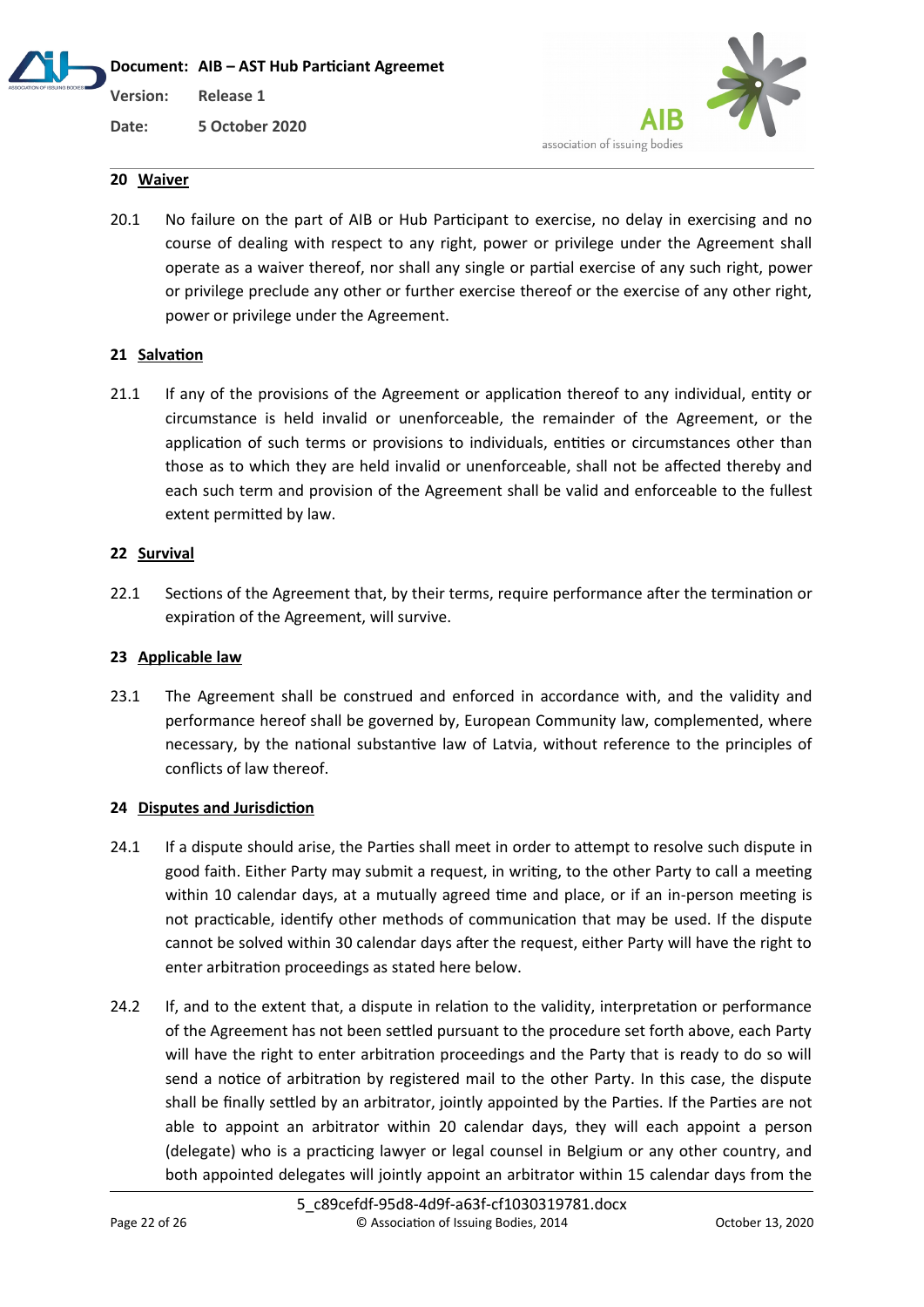



date that the Parties require them to do so. If the delegates cannot appoint an arbitrator within a timeframe of 15 calendar days as from the request, each Party may require the appointment of an arbitrator in conformity with the Rules of Conciliation and Arbitration of the International Chamber of Commerce (ICC) ("ICC Rules"), unless both Parties jointly agree (1) to follow the rules of the Belgian arbitration organization Cepina or (2) jointly agree to submit the appointment of an arbitrator to the competent court of Brussels. The Parties may jointly agree to apply other arbitration procedures.

- 24.3 The arbitration procedure will be held in accordance with the ICC Rules. The place of arbitration shall be Brussels, Belgium, unless otherwise agreed. The arbitral language shall be English unless otherwise agreed. The procedural law of the place of arbitration shall apply where the ICC Rules are silent.
- 24.4 The arbitral award shall be substantiated in writing. The arbitral tribunal shall decide on the matter of costs of the arbitration.
- 24.5 Any legal action or proceeding between the Parties regarding the payment of undisputed invoices, or invoices that are not substantially disputed, is not subject to the procedures set out in clauses 24.1 to 24.4 and shall be submitted to the exclusive jurisdiction of the competent courts in and of Brussels, Belgium. The competent court may decide whether or not an invoice is substantially disputed in order to decide on its jurisdiction. However, the claimant will have the right, at his choice, to act in conformity with clauses 24.1 to 24.4.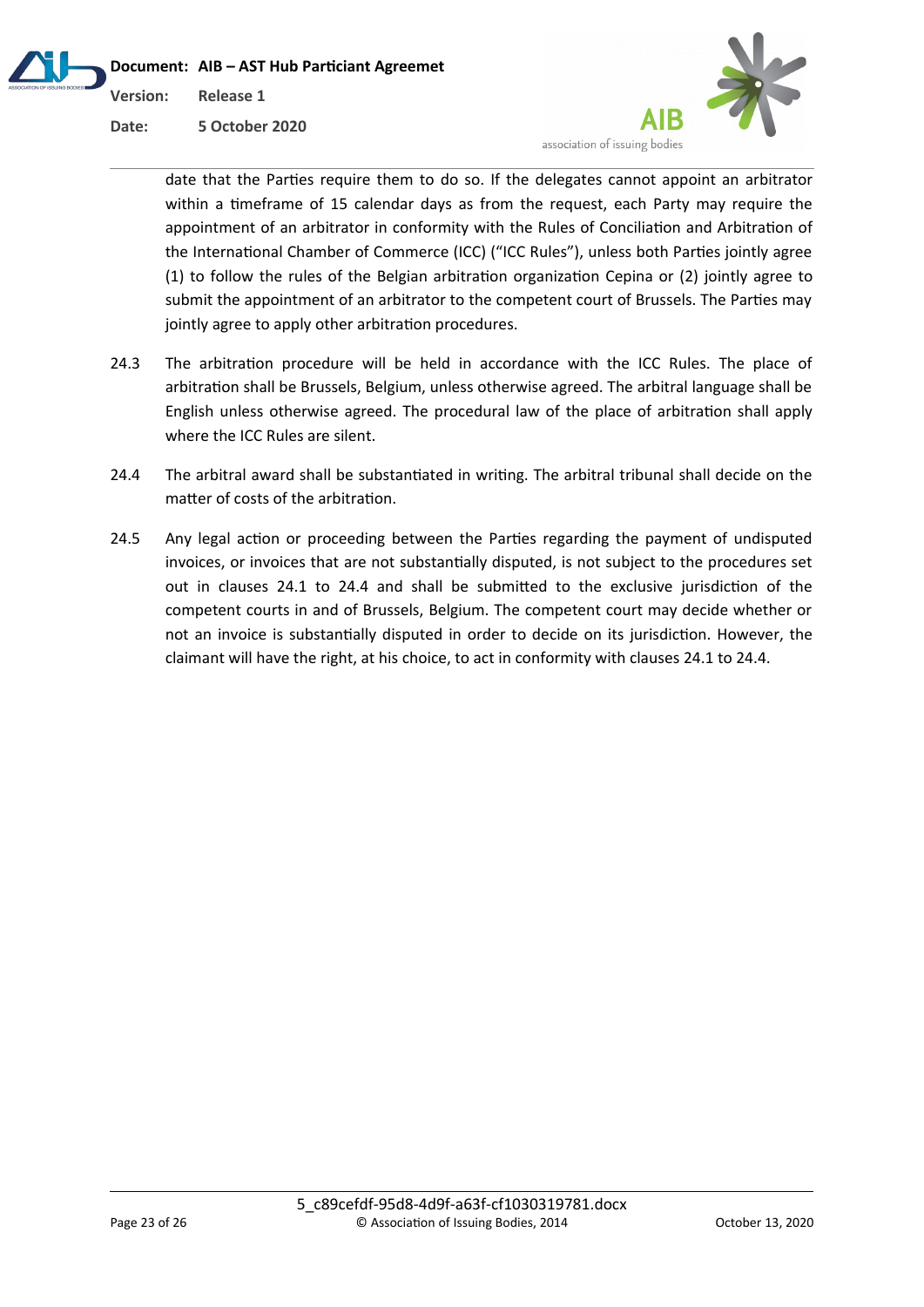

**Date: 5 October 2020**



Signed in two originals; each Party acknowledges having received an original.

For AIB, **For AIB**, **For the Hub Participant**,

Ms.Tschernutter Varis Boks

Ms.Switten Gatis Junghāns

Date **Date** Date **Date**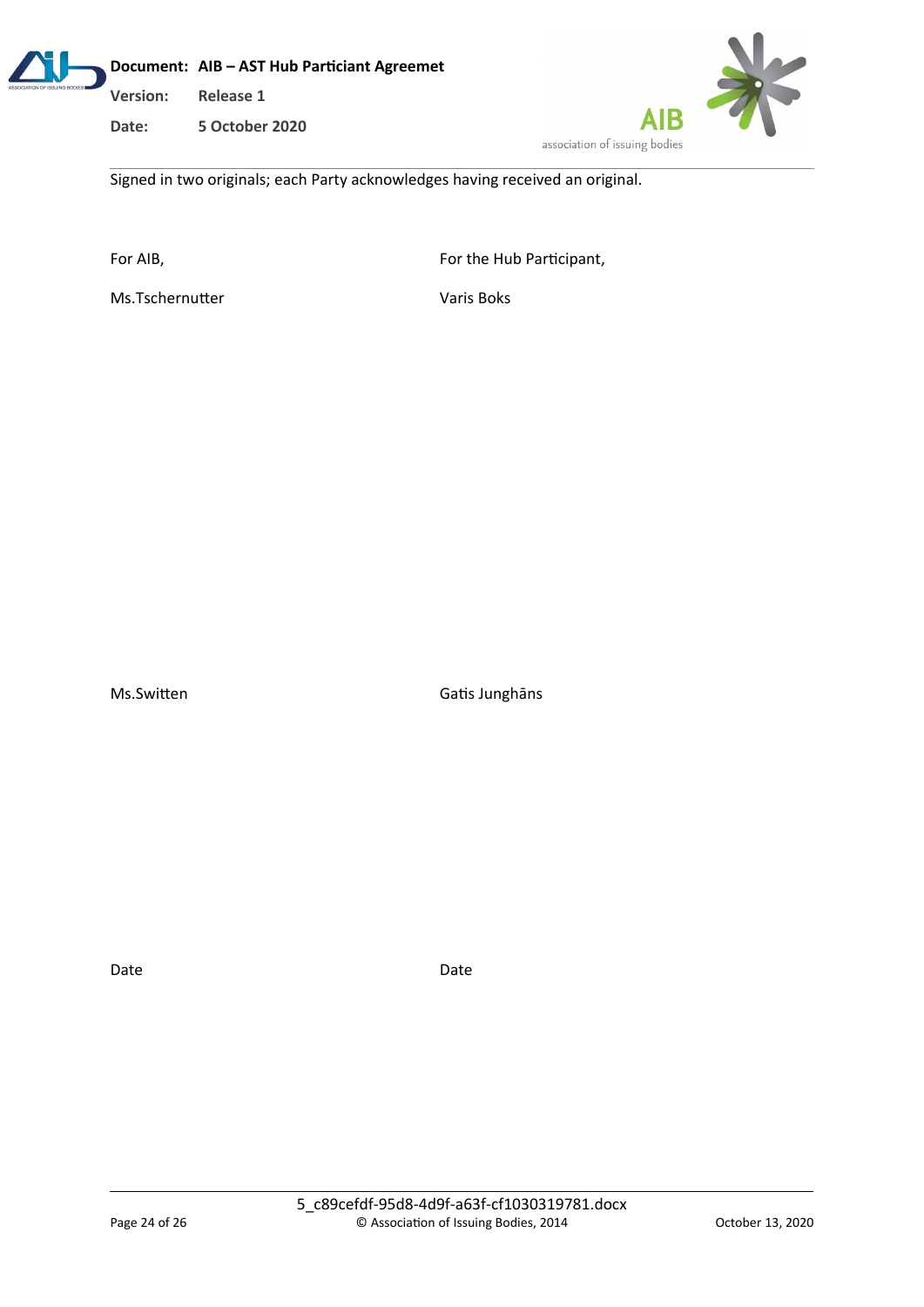**Document: AIB – AST Hub Particiant Agreemet**

**Version: Release 1**

**Date: 5 October 2020**



## **Annexes**

# **Annex 1. Special conditions**

#### *Preliminary clarification: AIB membership and EECS Electricity Scheme membership*

AIB membership consists of two parts:

- 1. The membership of the association;
- 2. The membership of the EECS Electricity Scheme.

Membership of the association entails being a member of the international non-profit organization AIB. Scheme membership is related to the types of Guarantees of Origin the issuing body can issue, transfer and cancel. Initially the EECS Rules were drafted with the possibility that members could join one or more Schemes of GOs relating to specific types of energy output, such as electricity, gas etc. Currently, only the Electricity Scheme exists (section N), but one could think of setting up a Biomethane Scheme, a Heating and Cooling Scheme, etc. under the EECS standard. The basics of each Scheme would be the same (e.g. following the same Core Principles), but the technical details would differ.

Membership of the AIB is not so difficult to acquire. According to the Articles of Association, this shall be subject to the approval by the General Meeting after due verification that the candidate:

- Intends to and is competent to comply with the quality standards set up by the Association;
- Has acknowledged receipt of a copy of the EECS Rules, approved it and agreed to be bound by its terms;
- Has a legal personality according to its national law;
- Must be an Issuing Body;
- Commits itself to pay the Annual Membership Fee ;
- Supports the purpose of the AIB; and
- Commits itself to further [this means: "to promote"] the objectives set out in the EECS Rules core principles.

However, for an AIB Member to become a member of an individual EECS Scheme, the provisions applicable in that Member's Domain (its Domain Scheme) must satisfy both the general requirements of the EECS Rules and the specific requirements specifically relevant to that scheme. One of the admission criteria for Scheme membership is the existence of a legislative Disclosure Scheme. Scheme membership includes the possibility of transferring EECS Certificates through the Hub. Scheme membership is only granted after the member is appointed as issuing body, review of the Domain Protocol is completed, after the registry complies with the HubCom, after the tests of the Hub connection are finalised, a HPA is signed and the legislation on GOs and disclosure is in place.

In practice, membership of the AIB and membership of the relevant EECS Scheme are usually granted at the same time.

#### *Special condition for AST*

On June 19<sup>th</sup>, 2020, Membership of the AIB was granted to AST by decision of the general meeting (GM). However, awaiting adaptation of the Latvian disclosure legislation, AIB's general meeting decided to allow AST membership of the EECS Electricity Scheme on an import-only basis, meaning that:

- a) GOs issued for electricity production in Latvia, cannot be called EECS™ GOs; and
- b) GOs that have originated in Latvia cannot be exported via the AIB Hub; however
- c) The import of EECS GOs from other Domains to Latvia over the AIB Hub is allowed.

This import-only status is granted from October  $8<sup>th</sup>$  2020 until October  $8<sup>th</sup>$ , 2022, after which the conditions for full Scheme membership are to be met and confirmed by an explicit GM decision.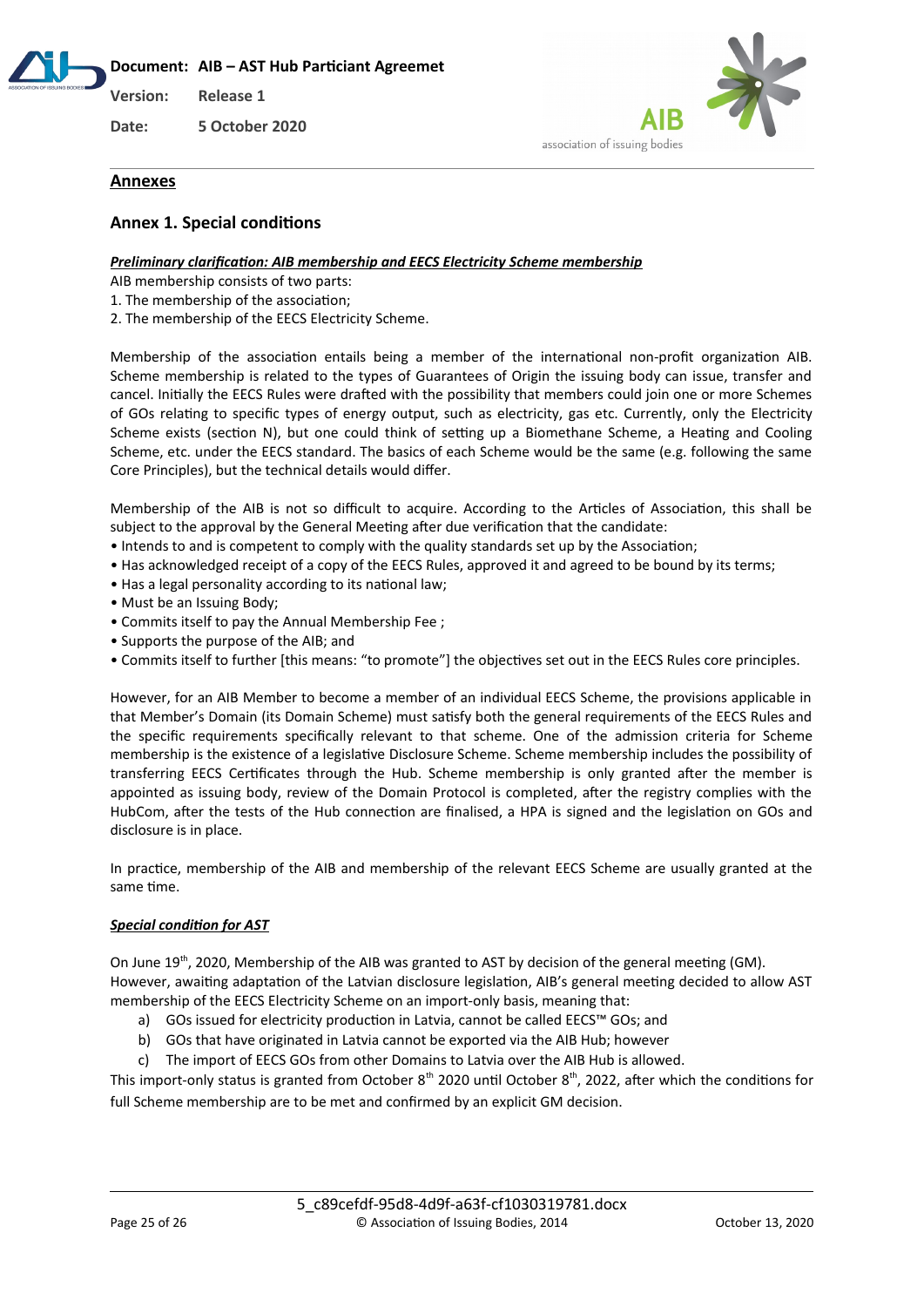



In this respect, AST ensures that the electronic exports of GOs from its registry is impossible. AIB will monitor the exports from Latvia in the public Grexel statistics. The AIB professional reviewers shall check them in their '1 year after Membership'-audit, and the secretariat when processing the quarterly statistics.